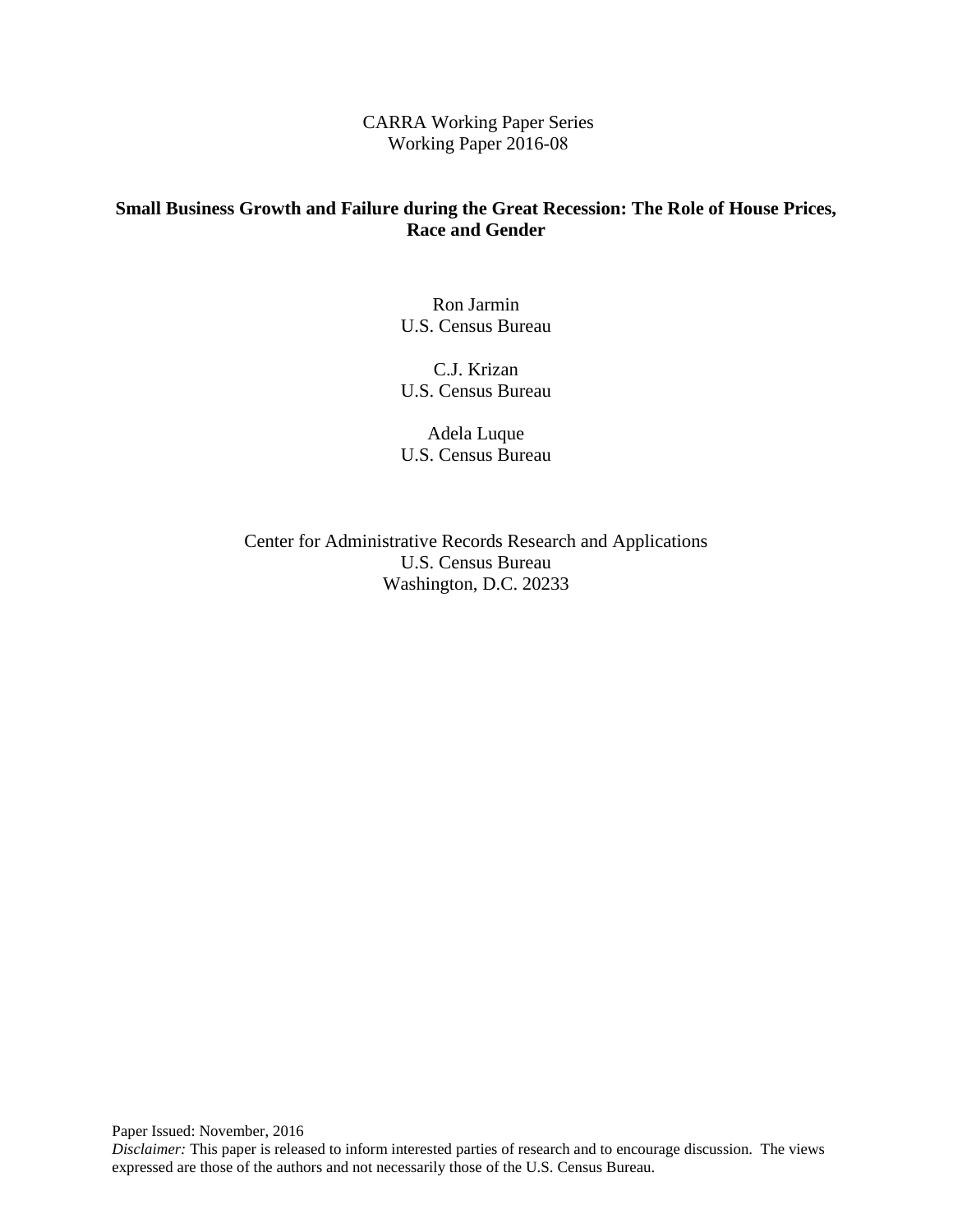## **Small Business Growth and Failure during the Great Recession: The Role of House Prices, Race and Gender[\\*](#page-1-0)**

Ron Jarmin, CJ Krizan and Adela Luque[†](#page-1-1)

November 22, 2016

#### **Abstract**

 businesses, particularly small businesses, rely on home equity as a source of business funding. owner race, ethnicity and gender. A growing literature provides evidence of the underperformance of minority-owned businesses and also shows that young and small businesses were disproportionately impacted during the Great Recession. This strand of the literature also finds evidence of a housing collateral channel: Using 2002-2011 data from the Longitudinal Business Database linked to the 2002 and 2007 Survey of Business Owners, this paper adds to the literature by exploring whether (through a collateral channel) the rise in home prices over the early 2000's and their subsequent fall associated with the Great Recession had differential impacts on business performance across

 Hispanic-owned firms, is more sensitive to changes in house prices than is that of their non- that there is no difference across male and female-owned businesses in employment growth, exit We find that the employment growth rate of minority-owned firms, particularly black and minority-owned counterparts. Similarly, the results from our logit and linear probability model estimations show that black and Hispanic-owned firms have a higher risk of failure and are more sensitive to changes in house prices . In contrast, our findings on ownership by gender indicate rates or sensitivity to house price changes. Overall, these findings may help improve our understanding of the relationship between economic downturns and minority-owned business performance.

 finding differential impacts for groups known to be more dependent on home equity, having a We are cautious not to over interpret these results though, and recognize that our analysis is descriptive in nature and that further work is needed to make causal interpretations. However, rich set of controls in our model specification, and obtaining results that are robust to sensitivity analyses as well as consistent with other findings in the literature makes us sympathetic to the collateral channel interpretation.

Keywords: Entrepreneurship, small business outcomes, collateral channel, housing, race, gender, Great Recession.

JEL Classification: J15, L26, M13

 $\overline{a}$ 

<span id="page-1-0"></span><sup>\*</sup> This is an updated version on an earlier paper titled "Owner Characteristics and Firm Performance During the Great Recession". We thank the Kauffman Foundation for financial support. We also wish to thank Kyle Hood, Kristin McCue and participants at 2015 BEA-Census workshop, Eastern Economic Association conference, and CARRA seminar series for insightful comments.

<span id="page-1-1"></span><sup>†</sup> Jarmin: Research and Methodology Directorate, U.S. Census Bureau. Krizan: Center for Economic Studies, U.S. Census Bureau: [cornell.j.krizan@census.gov.](mailto:cornell.j.krizan@census.gov) Luque: Center for Administrative Records Research and Applications: U.S. Census Bureau, [adela.luque@census.gov.](mailto:adela.luque@census.gov)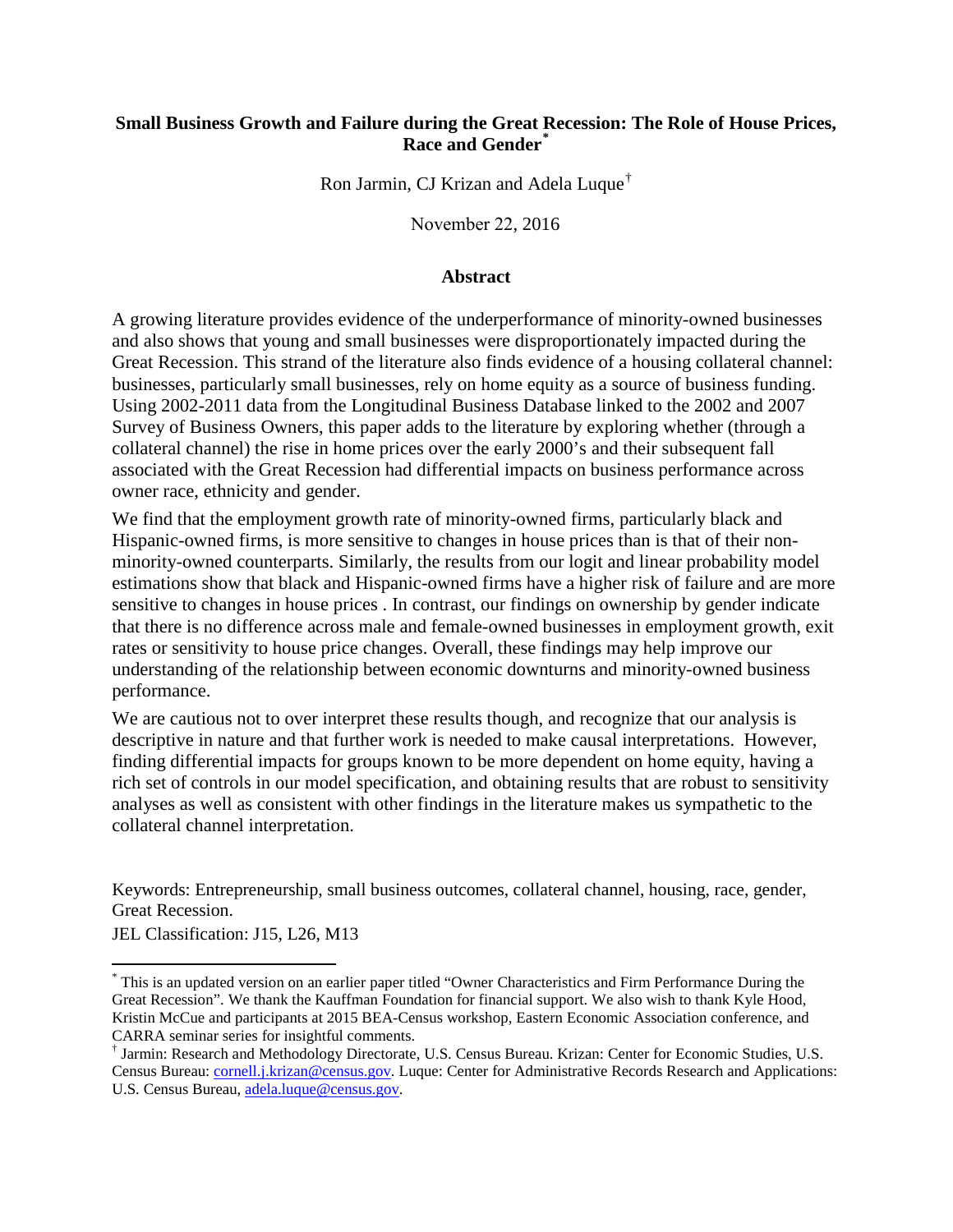#### **I. Introduction**

 $\overline{a}$ 

We explore whether the rise and fall in home prices associated with the Great Recession had differential impacts on business performance across owner race, ethnicity and gender. We are motivated by several broad findings in the literature. First, there is a long literature documenting the underperformance of minority and women owned businesses (see Fairlie and Robb 2008 for an overview). Much of this literature focuses on the lack of business capital available to minority and women owned businesses as a primary driver of the observed underperformance of these businesses. Second, recent papers by Fort et. al. (2013), Adelino, Schoar and Severino (2012 and 2015) and Kleiner (2015) demonstrate that young and small businesses were disproportionately impacted during the Great Recession. The papers are consistent with a collateral channel impact of the run up in housing prices and subsequent subprime crisis where small and young businesses became severely credit constrained after housing prices fell.<sup>[1](#page-2-0)</sup> The collateral channel view is based on the evidence<sup>[2](#page-2-1)</sup> that firms, and particularly small firms, rely on home equity as a source of business funding. Most importantly for our paper is that most minority-owned firms are small. For instance, in 2007, 82 percent of minority-owned firms had less than 10 employees, and 92 percent had less than 20 employees.<sup>[3](#page-2-2)</sup> Finally, analysis of foreclosures shows that they fell disproportionately on urban minority neighborhoods (see Geradi and Willen 2009, and Rugh and Massey 2010), and that losses in home equity were larger for minority households (e.g., Kochhar et al. 2011) in the Great Recession.

Taken together, these findings suggest that minority and perhaps women-owned businesses may have been particularly hard hit during the Great Recession if owners of such business were more impacted by declines in house prices - either because they were more dependent on home equity as a means to provide capital to their businesses and/or they saw larger declines in the value of their homes. Using data from the Census Bureau's 2002 and 2007 Survey of Business Owners linked (SBO) to 2002-2011 Longitudinal Business Database (LBD)

<span id="page-2-0"></span><sup>&</sup>lt;sup>1</sup>Mian and Sufi (2011) find no evidence of a collateral channel and argue that the subprime crisis impacted the real economy via aggregate demand.

<span id="page-2-1"></span><sup>2</sup> For instance, see 2014 Federal Reserve Bank of New York 'Small Business Credit Survey' findings [https://www.newyorkfed.org/medialibrary/interactives/spring2014/spring2014/pdf/full-report.pdf.](https://www.newyorkfed.org/medialibrary/interactives/spring2014/spring2014/pdf/full-report.pdf)<br><sup>3</sup> See 2007 SBO published table: http://www.census.gov/library/publications/2007/econ/2007-sbo-businesses.html.

<span id="page-2-2"></span>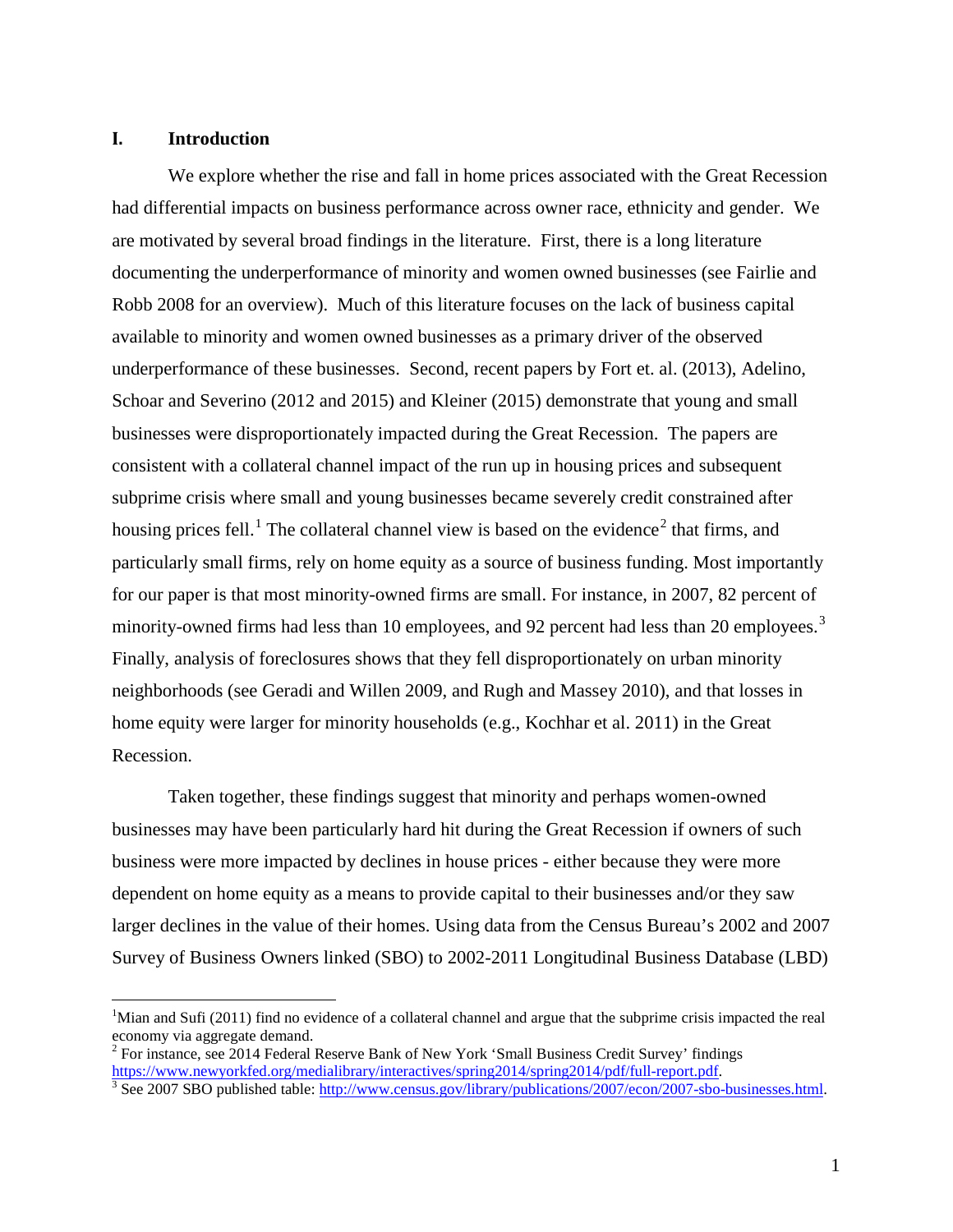across business owner characteristics to examine whether changes in house prices, measured for data, we explore whether the rise and fall in home prices associated with the Great Recession had differential impacts on business performance across owner race, ethnicity and gender. Specifically, we compare two performance measure (firm employment growth and exit rates) the 100 largest MSAs, had differential impacts.

 We caution that our analysis is descriptive and acknowledge that further work is needed to make causal interpretations. However, we perform robustness checks aimed to address two different issues that affect our analysis. One (and a difficult to completely eliminate) concern is rather than/in addition to measuring the availability of business capital. To address this concern by Hlatchwayo and Spence  $(2014)$ .<sup>4</sup> The intuition behind this approach is that firms in tradable sectors such as manufacturing are less vulnerable to/reliant on local demand than are firms in though clustered, may be artificially deflated and hence our coefficients may be artificially that house price appreciation rates may be proxies for or endogenous to local consumer demand we follow the literature (Milan and Sufi (2014), Adelino et al. (2015)) and divide our firms according to whether they are in tradable or non-tradable sectors using the definitions developed non-tradable sectors - which are closely tied to local customers and much more sensitive to local demand shocks. A second concern emanates from the fact that much of our key variation in home prices is MSA level while our analysis is firm-level. This means that our standard errors, significant.

 Our results are consistent with a collateral channel for changes in house prices for our more impacted by home equity as a source of business capital, employment growth and exit rates than those for white-owned firms. Interestingly, we do not find similar results for female owned sample of linked SBO-LBD firms. Consistent with the notion that minority owned businesses are for African American and Hispanic-owned firms are more sensitive to changes in home prices firms. These results are robust to our sensitivity analyses.

The paper proceeds as follows. We first review the literature on the performance of women and minority-owned firms and on the role of house prices for young and small

 $\overline{a}$ 

<span id="page-3-0"></span>use the following tradable sectors: Agriculture, Manufacturing, Mining, Transportation & Warehousing, Finance &  $4$  We also experimented with several permutations of the tradable sector to check for sensitivity. The results below Insurance, Information, Professional Services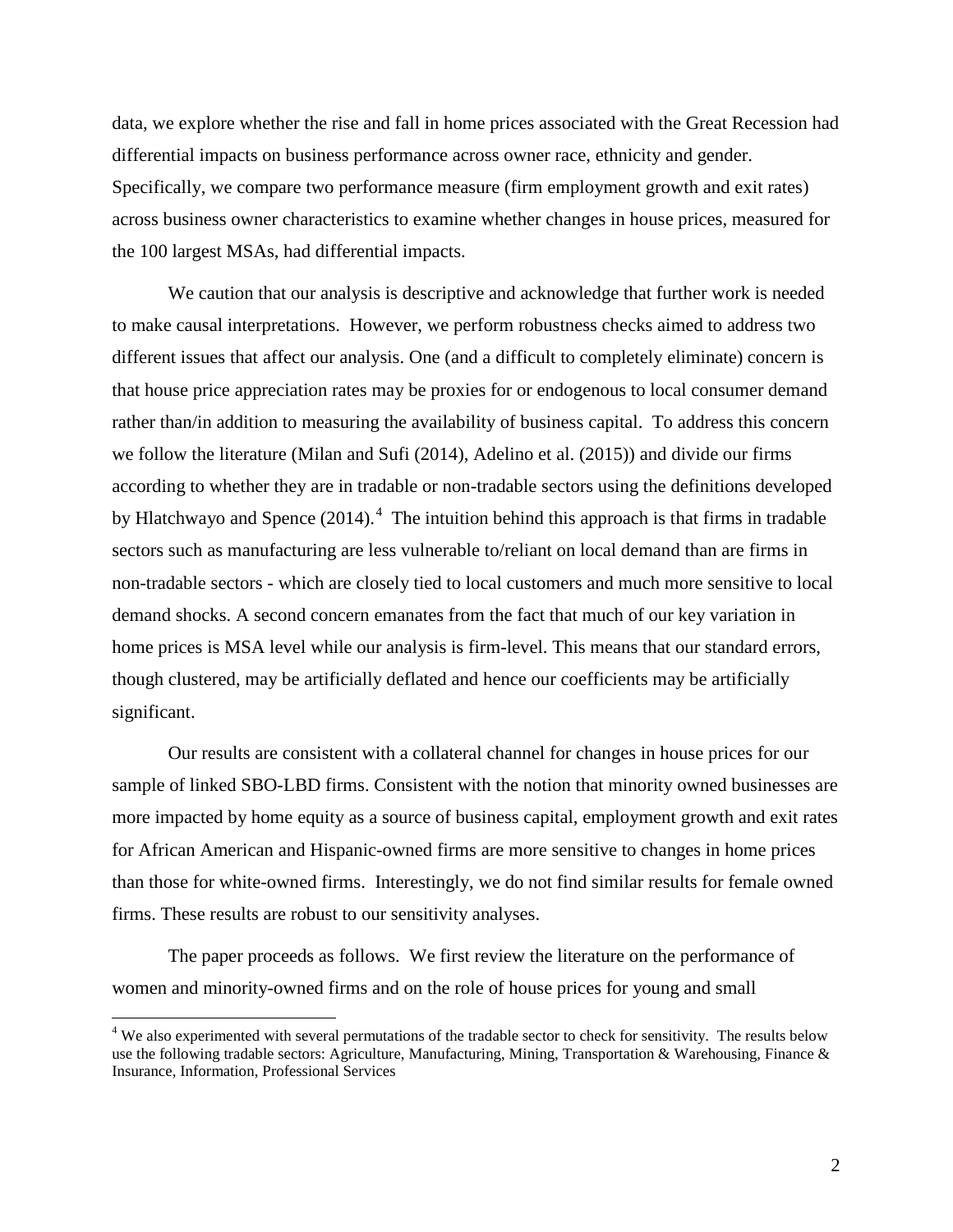businesses. We next describe our data and empirical approach. We then discuss our findings and conclude with thoughts about further research.

#### **II. Background**

 characteristics. Robb and Fairlie (2006) show that black-owned firms have lower sales, profits, and probability of having employees and are more likely to close than are white or Asian-owned that immigrant businesses make big contributions to the U.S. economy. Jarmin and Krizan (2010) find the black and women owned firms are slightly less likely than white and male owned There is a large literature documenting that within any given geographic region, business characteristics and outcomes vary considerably across the entrepreneurs' personal demographic businesses. Robb and Fairlie (2007) show that Asian-owned businesses are less likely to close, more likely to have higher profits and be bigger than white-owned firms. Fairlie (2008) argues firms to export whereas Hispanic and Asian owned firms are more likely to export that non-Hispanic and white owned businesses. Jarmin et al. (2014) find that black and Hispanic-owned firms have lower employment growth and higher exit rates than their non-minority counterparts.

 differences across the groups in prior work experience, family business backgrounds, and generations. By contrast, Asian entrepreneurs may be slightly less likely than their white counterparts to have had a self-employed family member, and key factors of their relative success are higher levels of human and start-up capital (Robb and Fairlie 2007). These cross-group differences in firm performance are generally thought to arise from availability of capital. Fairlie and Robb (2007) report that more than half of the white business owners had another family member who was already self-employed when they started their own business while compared to only a third for black owners. In fact, they point to a long history of studies showing that weak family ties and networking opportunities put potential black entrepreneurs at a disadvantage compared to their white (and Asian) counterparts.<sup>[5](#page-4-0)</sup> Moreover, Fairlie and Robb (2007) show that white-owned businesses often get passed-down to future

Differences in the availability of start-up capital are also a contributing factor to why women-owned businesses are less successful than male-owned businesses (Fairlie and Robb 2008) - although systematic differences in firm and owner characteristics have been found to

<u>.</u>

<span id="page-4-0"></span> $<sup>5</sup>$  See for example Hout and Rosen (2000), and Fairlie (1999).</sup>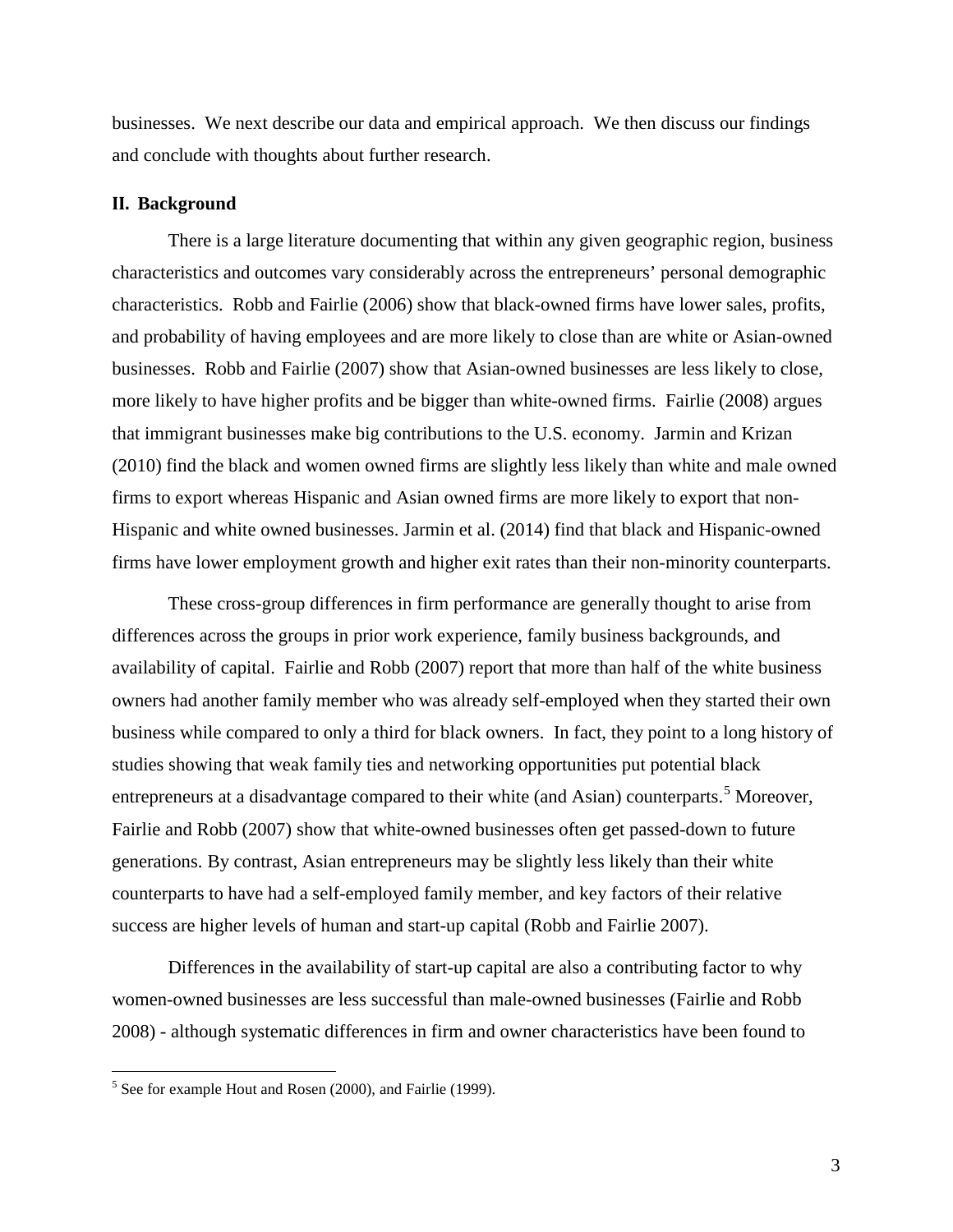explain large parts of the observed differences in lending patterns (Robb and Wilken 2002). For example, Robb and Wilken (2002) found that woman-owned firms are younger, smaller and more likely to be engaged in retail trade. Nonetheless, new studies continue to document a disparity in the amount of start-up capital that men and women can raise and in the sources of the debt they incur (Coleman and Robb 2008).

 business' success. For example, Kim (2007) studies the incidence of self-employment over a found that businesses owned by younger people are more likely to close – but also more likely to entrepreneur is when they start a business, the longer the business will survive, but that there is a The age of the potential entrepreneur can also affect business entry and success. It is also an important factor in both the likelihood of starting a business as well as a predictor of the person's life cycle and finds that self-employment probabilities increase with age (and education). Several studies have examined the interaction of owner age with business performance with mixed results. Harhoff, Stahl, and Woywode (1998) show that voluntary liquidation increases with age but business insolvency does not, suggesting that retirement is an important factor in the decision of older entrepreneurs to close their business. Headd (2003) be profitable at the time of closure. Similarly, Van Praag (2003) found that the older an negative correlation between the owner's age and the profitability of the business when it shuts down.

 minority neighborhoods (see Geradi and Willen 2009, and Rugh and Massey 2010) and that and Hispanic-owned businesses use owner's equity at a higher rate relative to white-owned firm. There is substantial evidence indicating that foreclosures fell disproportionately on urban losses in home equity were larger for minority households (e.g., Kochhar et al. 2011) during the Great Recession. There is less direct evidence on how much minority and women-owned businesses use home equity compared to their non-minority and male counterparts. Nevertheless, there is mounting indirect evidence suggesting that minority and women-owned businesses use home equity as a source of financing at higher rates. For instance, estimates from the  $2007 SBO<sup>6</sup>$  $2007 SBO<sup>6</sup>$  $2007 SBO<sup>6</sup>$ shows that a higher percent of minority and women-owned employer businesses use personal/family home equity loans as sources of start-up and expansion financing compared to their white-owned counterparts. Using the Kauffman firm survey, Robb (2013) finds that black

<u>.</u>

<span id="page-5-0"></span><sup>&</sup>lt;sup>6</sup> Authors' own calculations.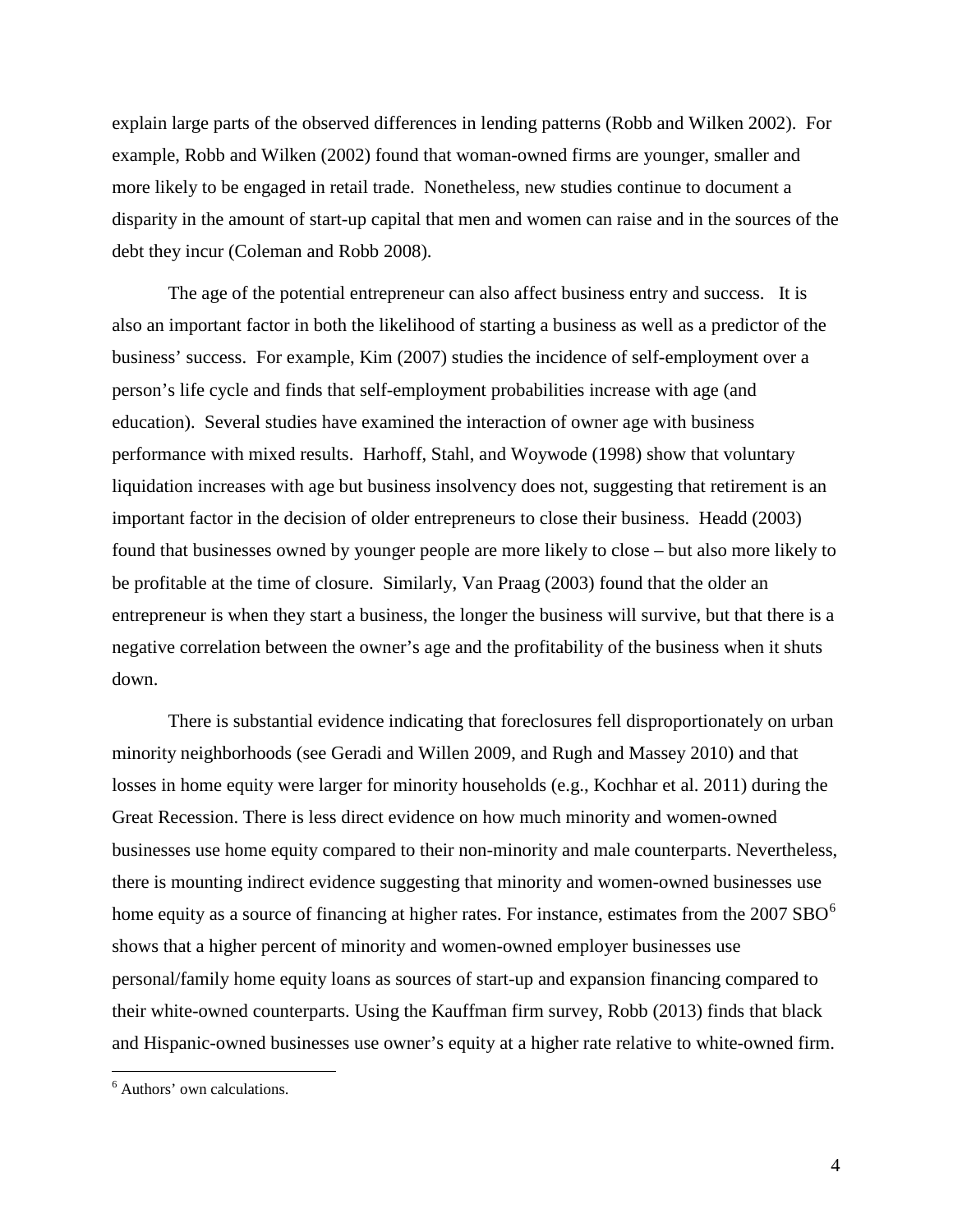types of formal/bank financing, nor does it differentiate among sources of owner's equity. Federal Reserve Bank of New York), and most minority-owned firms are small. However, the survey does not differentiate between home-equity related financing and other Furthermore, small firms tend to rely on home equity as a source of business funding (2014

business with an emphasis on the role of house prices.<sup>[7](#page-6-0)</sup> For example, Fort et al. (2013) find that find that during the great recession the differentials in growth rates between young small Recent papers have analyzed the impact of the Great Recession on young and small young businesses especially exhibit more sensitivity to cyclical fluctuations. Moreover, they business and larger more mature business was stronger in areas strongly impacted by declines in housing prices even after controlling for state level economic conditions. Adelino et al. (2015) finds that small firms in areas with larger increases in home prices have stronger employment growth than larger firms in the same areas and industries.

#### **III. Data**

-

 We use several sources of data for our analysis: the 2002 and 2007 Survey of Business Owners (SBO), the Longitudinal Business Database (LBD), MSA-level house price data from the Federal Housing Finance Agency (FHFA), and county-level annual unemployment rate data from the Bureau of Labor Statistics (BLS). The SBO is a comprehensive, regularly collected survey of the demographic and economic characteristics of business owners. It is a firm-level survey and its sample frame includes all nonfarm businesses with annual receipts of one thousand dollars or more. We use the SBO to get information on key demographic characteristics of the business owners (namely, race, Hispanic origin, gender, age and educational level), and on whether the business has more than one owner. The SBO is conducted as part of the quinquennial Economic Census every 5 years, in years ending in a "2" or a "7". We use data from the 2002 and the 2007 SBOs.

Our other main data set, the Longitudinal Business Database  $(LBD)$ ,  $\delta$  is a longitudinal annual database covering all U.S. establishments and firms in the non-farm business sector from 1976 to 2011 and includes information about payroll, employment, detailed location, detailed

<span id="page-6-0"></span><sup>&</sup>lt;sup>7</sup> See, for instance, Adelino, Schoar and Severino (2012 and 2015), Kleiner (2015) and Fort et al. (2013). <sup>8</sup> See Jarmin and Miranda (2002) for information on the creation and development of the LBD.

<span id="page-6-1"></span>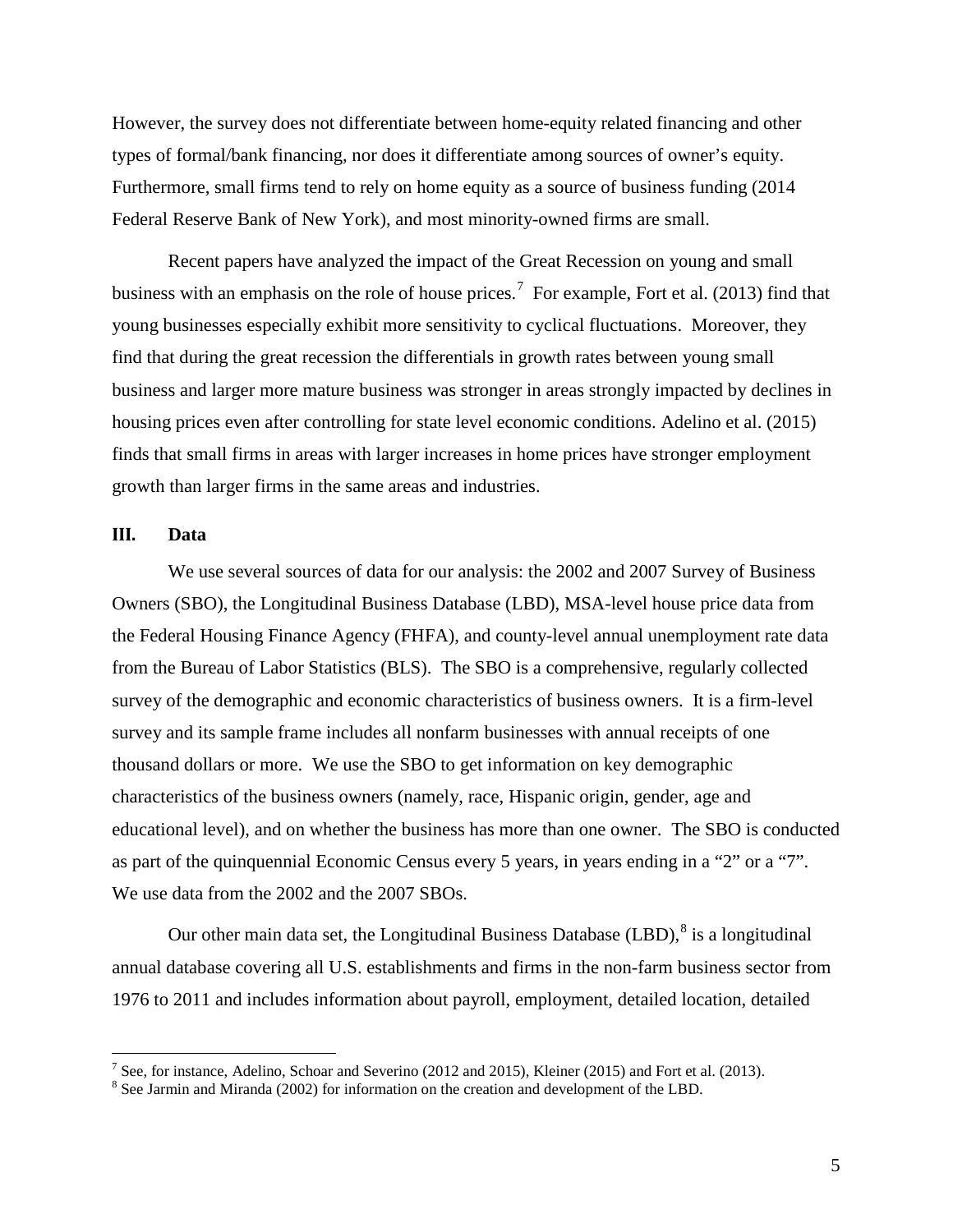industry, and ownership structure. We link the SBO files to the LBD using a firm-level identifier common to both files. Once the SBO is linked to the LBD, we can look forward and backward to obtain longitudinal information such as the age, size, industry or location of the firm, and also calculate performance measures such as employment growth and firm exit or failure.

 Approximately 2.3 million firms were sampled in each of the 2002 and 2007 SBO survey years.<sup>9</sup> Our sample consists of employer businesses for which an owner (or owners) is are missing.<sup>11</sup> We then link these businesses to the LBD resulting in a total of 1,641,506 SBO level house price data from the FHFA. $^{12}$ identified.<sup>10</sup> Therefore, sole proprietors and partnerships are included in our sample while public corporations and non-profit organizations are not. We also exclude businesses where all demographic characteristics of the owner (i.e., race, Hispanic origin, gender, age and education) employer firms with information spanning from 2002 to 2011. Our final analytic sample consists of 1,036,325 employer firms located in the top 100 MSAs, for which we have MSA-

firms, our analysis uses unweighted data.<sup>[13](#page-7-4)</sup> Table 1 shows distributions of business owner's demographics and firm characteristics for our sample, and compares them to those available from the 2002 and 2007 SBO weighted samples. For firms that were sampled in both the 2002 Hispanic origin, sex, education, and owner age values for year 2002, the 2007 values for year a 50 percent probability.<sup>[14](#page-7-5)</sup> For firms in either the 2002 or 2007 SBO (but not both), we assume these characteristics remain unchanged over the 2002-2011 period. Since the owner characteristics are allowed to change over time whenever the data is available, Table 1 shows Because we use observations from two different SBO years and consider only employer and 2007 SBOs and that may have undergone an ownership change, we use the 2002 SBO race, 2007 and beyond, and for the intermediate years, we randomly assign one or the other value with

 $\overline{a}$ 

<span id="page-7-0"></span> $9$  The samples include weights used to obtain business population totals of roughly 7 million firms. Also, some firms are sampled in both the 2002 and 2007 SBOs.

<span id="page-7-1"></span> $10$  Non-employer businesses are excluded from our sample since one of our business performance measures is employment growth. Further research will examine the likelihood of becoming an employer business across business owner characteristics during the Great Recession.

<span id="page-7-2"></span> $11$  Note, though, that we allow for a given demographic characteristic to have missing values. These are represented by a missing-value category under each demographic characteristic.<br><sup>12</sup> The Federal Housing Finance Agency uses sales price data to estimate the house price index.

<span id="page-7-4"></span><span id="page-7-3"></span><sup>&</sup>lt;sup>12</sup> The Federal Housing Finance Agency uses sales price data to estimate the house price index.<br><sup>13</sup> In prior versions, we conducted our analysis using only the 2002 SBO. As a robustness check, we employed unweighted as well as weighted data, including propensity score weighting. The results obtained were qualitatively the same.

<span id="page-7-5"></span><sup>&</sup>lt;sup>14</sup> Approximately 11 percent of our sample is in both the 2002 and 2007 SBOs.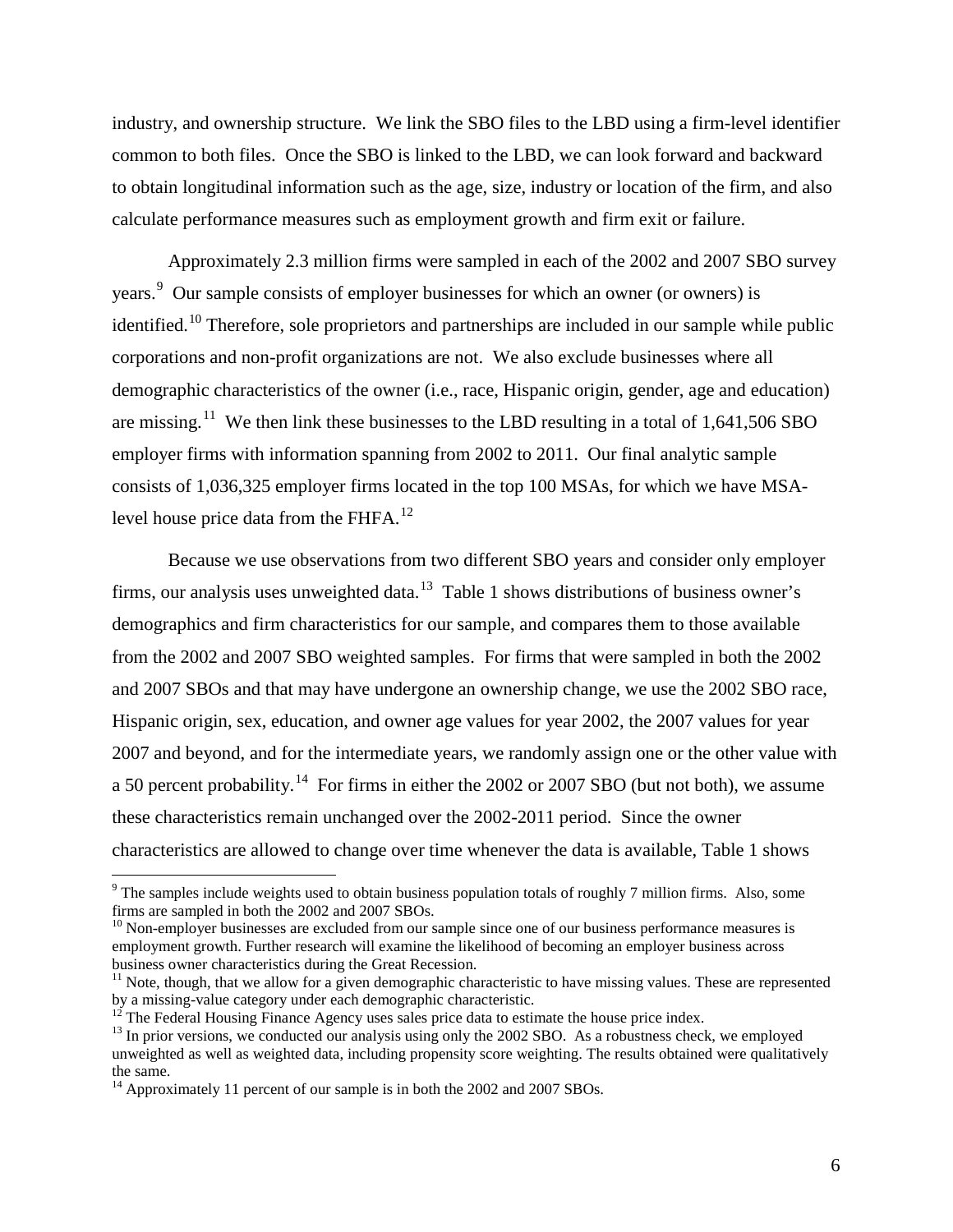owners' demographics at the two SBO survey years (2002 and 2007). Note that owners' demographic characteristics differences between the weighted SBO and our analytic sample of the same year are small and most of them are within 1 or 2 percentage points of each other. Regarding firm characteristics, note that our sample tends to be skewed towards smaller firms.

#### **IV. Methodology**

<u>.</u>

 from adding or losing workers or completely shutting-down. Furthermore, we are able to Our two business performance measures are firm employment growth and exit rates. Since the LBD provides longitudinal data on SBO firms, our SBO-LBD linked data allows us to examine annual firm exit rates as well as compute changes in firm employment, whether it is examine business performance differentials across owner characteristics before and during the Great Recession, and how those differentials may vary with changes in house prices (at the MSA level).

 firm owner would be suggestive of a collateral channel for at least some classes of firms. While we include a rich set of controls that capture business conditions and firm characteristics, and perform robustness checks aimed to address house price and local demand endogeneity, we caution against inferring a causal chain from changing house prices to business performance. That said, knowing that capital constraints vary systematically across firms, finding differential impacts of housing prices changes by the demographic characteristics of the

 To explore how changes in house prices may impact firms differentially by owner characteristics, we estimate the model below, which interacts the demographics of interest (owner's race, Hispanic origin and gender) with  $HP_{it}$ , the (annual) percentage change in the MSA-level house price index between (*t-1*) and *t*.

*Y<sub>it</sub>* = α + β<sub>1</sub>HP<sub>jt</sub> + β<sub>1</sub>Race<sub>i</sub> + β<sub>2</sub>Race\*HP<sub>jt</sub> + β<sub>3</sub>Hisp<sub>i</sub> + β<sub>4</sub> Hisp<sub>i</sub>\*HP<sub>jt</sub> + β<sub>5</sub>Sex<sub>i</sub> + β<sub>6</sub>Sex<sub>i</sub>\*HP<sub>jt</sub> + β<sub>7</sub>Age<sub>i</sub> + β<sub>8</sub>*Edu<sub>i</sub>* + β<sub>9</sub>*Multiowner<sub>i</sub>* + β<sub>10</sub>*FAge<sub>it</sub>* + β<sub>11</sub>*FSize<sub>it</sub>* + β<sub>12</sub>*Multiunit<sub>it</sub>* + β<sub>13</sub>*Sector<sub>it</sub>* + β<sub>14</sub>*Unemp<sub>jt</sub>* +  $State_{it} + Year + State_{it} *Year + \varepsilon_{it}$  (1)

year *t*, and equals 0 otherwise.<sup>[15](#page-8-0)</sup> A firm is considered to exit at year *t* if it has positive In our business exit analysis,  $Y_{it}$  is a 1/0 binary variable that equals 1 if the business exits at

<span id="page-8-0"></span> $<sup>15</sup>$  Firms that survive up to our last time period (2011) are treated as right-censored observations.</sup>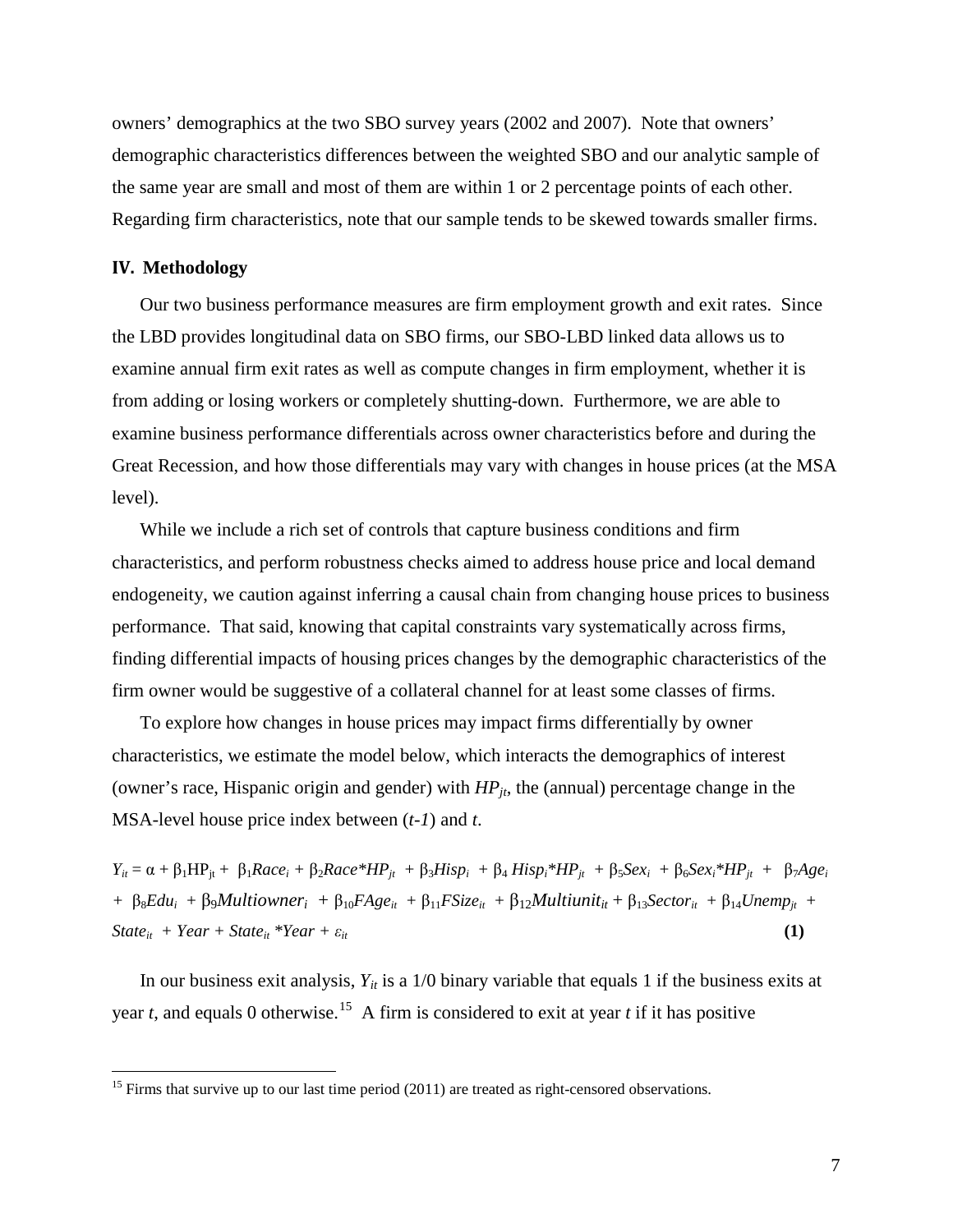employment in *t-1* and zero employment at *t*. In our employment growth analysis,  $Y_{it}$  stands for firm *i*'s employment growth at time *t*, and specifically, is measured as:

$$
Y_{it} = \frac{x_{it} - x_{it-1}}{(x_{it} + x_{it-1})/2}
$$

This employment growth rate measure is standard in the labor market flows literature since it offers some important advantages relative to log changes and growth rates calculated on initial employment. For instance, it accommodates firm exits,<sup>16</sup> and yields measures that are bounded and symmetric about zero. In addition, it is identical to log changes up to a second-order Taylor Series expansion. See Davis, Haltiwanger and Schuh (1996) for further details.

 owner's characteristics.[17](#page-9-1) Please note that *Gender* includes an 'equal' category for multi-owner businesses that are equally owned by women and men (often spouses). The demographics of *Race, Hisp, Gender, Age*, and *Education* are categorical variables representing business interest (race, Hispanic origin and gender) are interacted with  $HP_{it}$  to explore whether performance gap differentials across demographic groups vary with changes in MSA home prices. For employment growth, positive coefficients on the interaction and  $HP_{it}$  terms would be consistent with the collateral channel view. That is, decreases in house prices (i.e., downturn) would be associated with lower firm employment growth, and being a woman or minority-owned firm would "magnify" that effect. In contrast, for firm exit, negative coefficients on the interaction and  $HP_{it}$  terms would mean that decreases in house prices (i.e., downturn) would be associated with a higher probability of exit, and being a woman or minority-owned firm would add to that effect.

 *FirmAge*, *FirmSize*, *Multiowner*, *Multiunit* and *Sector* are categorical variables representing firm characteristics. Although firm age and size are standard control variables in many reduced form models of business performance, they have not been widely applied in the literature in the owner characteristic literature. We are able to include these variables because we link the SBO

-

<span id="page-9-1"></span>

<span id="page-9-0"></span><sup>&</sup>lt;sup>16</sup> In fact, it accommodates firm entry and exit as well as surviving firms.<br><sup>17</sup> Coefficients and results are not reported for the Native Hawaiian/Pacific Islander and Alaska Native groups because their cell sizes are too small to yield any reliable estimates. Missing values for a particular demographic characteristic are grouped into a 'missing' category under that characteristic and included in the regressions. Their coefficients are not reported.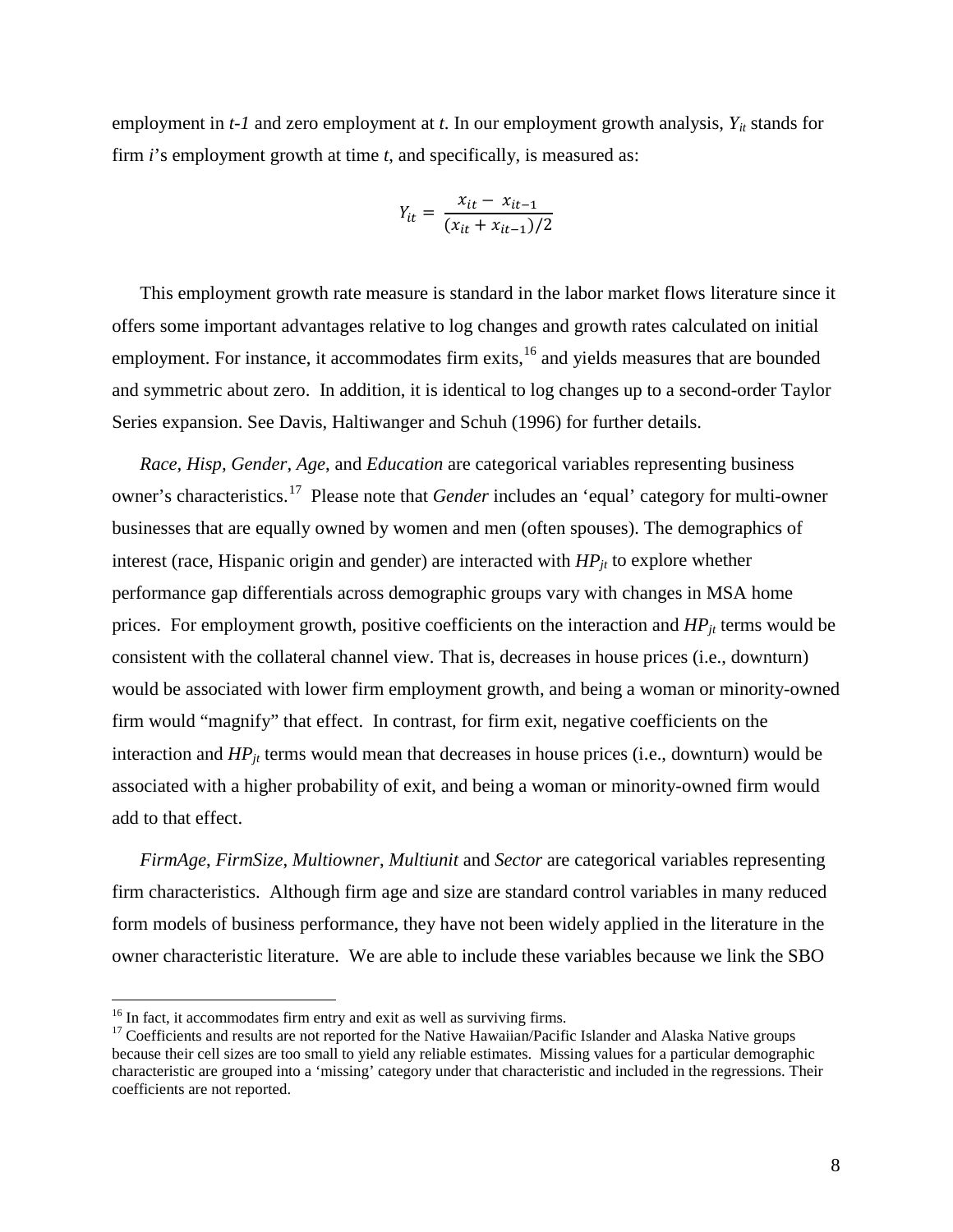to the LBD. Prior studies that relied on the SBO alone did not have this information available to them and could not include these controls.

 for local demand conditions. *Year* and *State* are respectively dummies for state and year. These *Unemp* is the change in county-level annual unemployment rate, and is included to control and their interaction are included to control for time trends, fixed state-level conditions and timevarying state-levels conditions that may also affect our two business performance measures.

 estimates of average effects. The estimated LPM coefficients also give us direct and easy to interaction of demographic characteristics and house price changes. However, to explore non-The probability of firm exit model is estimated using both a linear probability model (LPM) and a logistic regression. The LPM is our starting point and generally gives reasonable interpret estimates of the relationship between the probability of firm exit and the overall linear effects for a range of house price changes by demographic group, we employ a (nonlinear) logit regression. Our employment growth regression is estimated using OLS.<sup>18</sup>

#### **V. Results**

-

 growth and exit rates. Firm births are an important dimension that we would like to examine, but the frequency and nature of SBO sampling makes this difficult. That is, because we focus on SBO survey years. If not accounted for, these "spikes" in births distort employment growth and graphs on the evolution of firm employment growth and adjust our estimates using age-adjusted employment weights from the LBD (see Figures 1 through 3).<sup>19</sup> Before moving to our regression results, we begin by showing simple trends in employment SBO cases in order to observe owner characteristics, births in our sample are clumped in the exit rate estimates as younger firms tend to have systematically different growth and exit patterns compared to older firms. For this reason, we include just continuing firms in our descriptive

 Figures 1 through 4 show the evolution of employment growth (for continuing firms) and exit rates. These use our sample of 2002/2007 SBO firms linked to the LBD for the 100 largest MSAs - for which we have data on annual housing price changes. Per the discussion above, we

<span id="page-10-0"></span> $18$  Standard errors are clustered at the MSA level in all of our estimations.

<span id="page-10-1"></span> $19$  The weights are calculated using the LBD's sum of employment for firms in a given age category. Specifically:  $(\text{EMP}_{ct} + \text{EMP}_{c(t-1)})/2$ , where EMP is the sum of employment of firms in age category *c* in year *t*, and the firm age categories are  $0, 1-4, 5-10$  and  $11+$  years.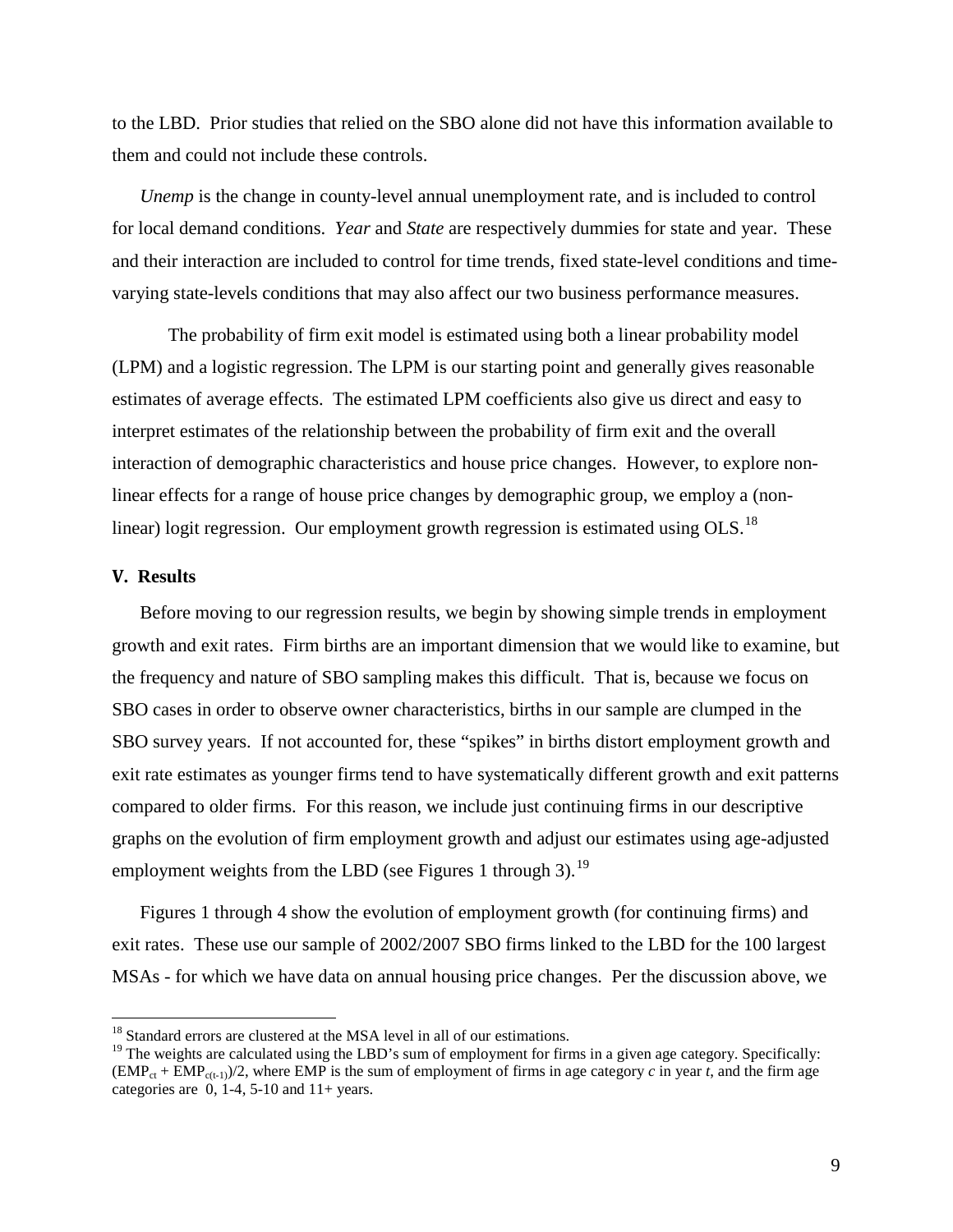growth and exit rates for the SBO firms that are sampled in 2002 and/or 2007. link these firms to the LBD, which allows us to obtain annual observations on employment

Figure 1 compares the mean,  $10^{th}$  and  $90^{th}$  percentiles for annual firm employment growth rates across owner race (Panels A, B and C) for continuing firms. The trends in panel A for First, the impact of the recession is visible with the drop in mean growth rates in the 2008-2010 no such general decline for the slowest growing (shrinking) firms. Decker et al. (2015) use the entire universe of LBD firms and we focus on the subset sampled in the SBO, which are smaller employment growth rates while Asian-owned firms exhibit slightly more dispersion. Note also so much when comparing Asian and white-owned firms. white-owned firms very closely mimic the overall trends as they comprise approximately 90 percent of the firms in our sample. Several features of the trends depicted are worth noting. period. We also see, similar to Decker et al. (2015), a downward trend in the growth rates of the fastest growing  $90<sup>th</sup>$  percentile of firms over the entire 2003-2011 period we examine here, but businesses. This accounts for both the lack of positive skewness (i.e., larger 90-50 than 50-10 differentials where the  $50<sup>th</sup>$  percentile of firm growth rates is essentially zero) and the smaller decline in dispersion (i.e., 90-10 differential) over the 2003-2011 period compared to their findings. Turning now to the same statistics for black and Asian-owned firms, we find that compared to their white-owned counterparts, black-owned firms exhibit more dispersion in that the dispersion between black and white-owned firms is exacerbated by the recession, and not

 and gender respectively. The employment growth trend for Non-Hispanic firms (Figure 2, Panel groups, and Non-Hispanic firms make up the majority of firms in our sample. Hence, non- dispersion in employment growth rates than non-Hispanic owned firms. We also find that this Figures 2 and 3 look at the distributions of firm employment growth rates by owner ethnicity A) closely resembles that of white-owned firms since there is a large overlap between the two Hispanic owned firms exhibit the same trend characteristics of those observed in white-owned firms. Analogously to black and Asian-owned firms, firms owned by Hispanics show more dispersion gets larger during the downturn.

 By contrast, we find that employment growth trends for male and female-owned firms are similar (see Figure 3). Their employment growth dispersion is not large and they both exhibit a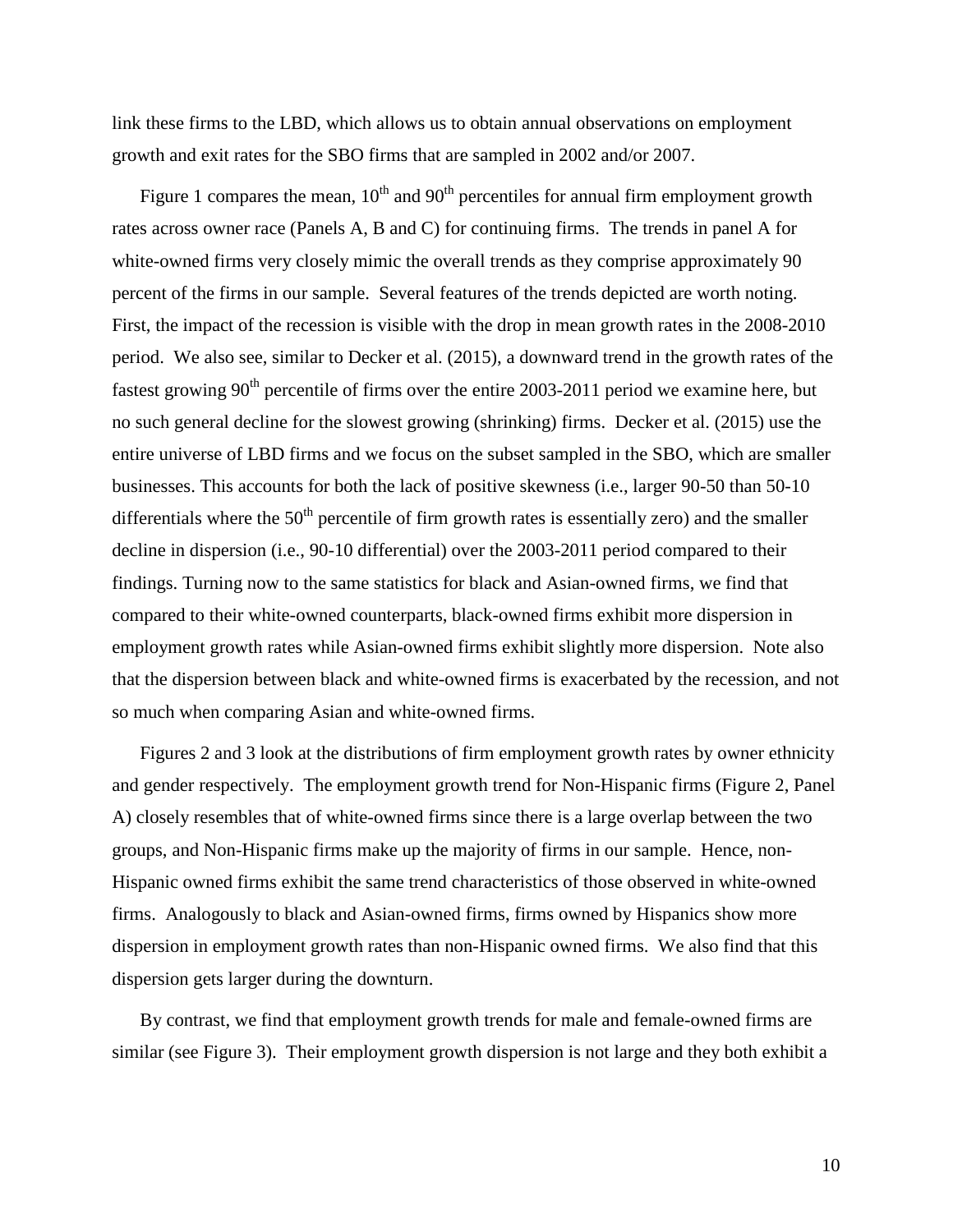downward trend in the growth rates of the fastest growing 90<sup>th</sup> percentile of firms over our period of analysis, but no such general decline for the slowest growing firms.

 2008 as they bias exit rates downward since, by definition, they survive at least through 2007. In addition, and analogously to our employment growth estimation, we age-adjust exit rates to Recession. Notably, Hispanic- and Black-owned firms appear to be differentially impacted more than male-owned firm during the recession, but not as dramatically as black- and Hispanicowned firms. We examine trends in firm exit rates in Figure 4. Just as with our employment growth calculations, the nature of our linked SBO-LBD sample requires us to make several adjustments to compute valid exit rates. First, we omit 2007 SBO firms from exit rate computations prior to smooth the spikes near 2003 and 2008 due to SBO sampling and corresponding incoming births. The results in Figure 4 show marked increases in exit rates for all firms during the Great compared to white- and Asian-owned firms. Female-owned firms also appear to be impacted

 A, broadly describes the evolution of the distribution of annual average house price changes over over the decade. Meanwhile Panel B in Figure 5 shows the variation of house price changes within MSAs for a group of MSAs that experienced large fluctuations in house price changes Panel A and B show the cross as well as within MSA heterogeneity in house prices changes that Finally, since our main objective is to explore the differential impact of changes in house prices on the outcomes of firms by the race, ethnicity and gender of the owner(s), Figure 5, Panel the 100 MSAs used in our analysis. This shows both the run-up and collapse of house prices (Graph B1) as well as for MSAs with more moderate ones (Graph B2). Importantly, figures in will provide important variation to our analysis.

Panel C of Figure 5 provides some initial intuition for our model results. It shows the house house price appreciation rates during our sample period. Miami's annual house price changes price and employment growth rates of Miami and Chicago. These two MSAs had very different ranged from roughly 25% to -35% while Chicago's was more stable, varying between 10% to 10%. However, both MSAs also experienced a (relatively) steep decline during the housing crisis. Note also that both MSA's employment growth rates fall roughly parallel to their respective house price appreciation rates.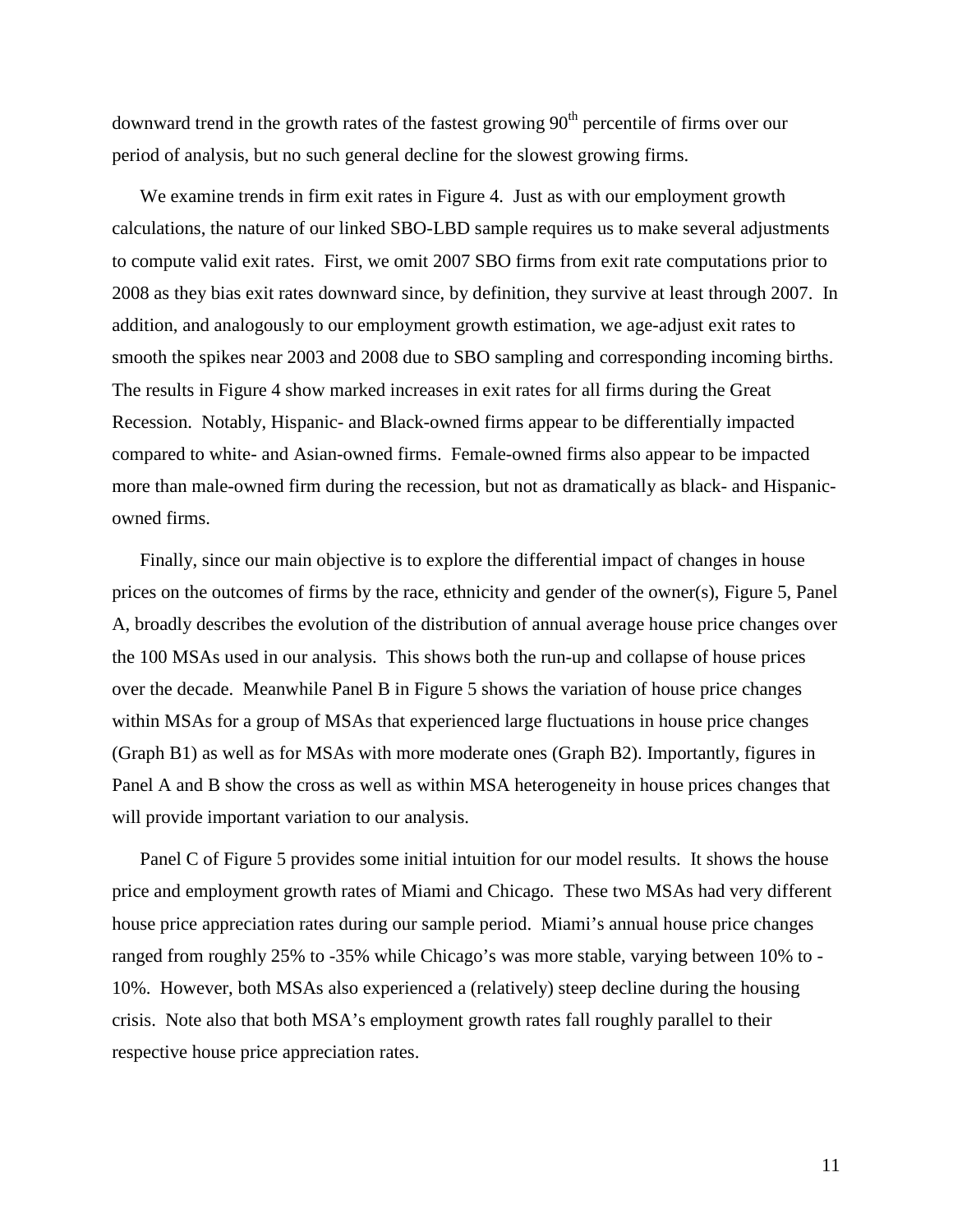#### A. Role of Changes in House Prices by Owner Race

 with those in the literature for variables such as firm size and age, and owner's age and education. To better focus on the main parameters of interest and better visualize interaction effects (from our non-linear logit estimation), we display the relationship of house price changes The results from our firm employment growth and firm exit regressions (both logistic and LPM) are included in Tables A-1 and A-2 in the Appendix. Note that our findings are consistent with owner's characteristics in Figures 6 through 8.

 Panel A in Figure 6 shows the relationship of employment growth rates to the annual change in MSA level house prices by owner race.<sup>20</sup> First, we find that employment growth is positively associated with changes in house prices at the MSA level – which is consistent with a collateral channel for small businesses. As pointed out earlier, this is after controlling for a rich set of business cycle, industry effects and observable firm characteristics.

 times as sensitive compared to their white counterparts. Thus, whether it is that black business Next, and more interesting for the main focus of this paper, is that black and Asianowned firm employment growth is more sensitive to changes in house prices than white-owned businesses. Asian firms are roughly twice as sensitive, and black-owned firms are roughly four owners were more dependent on housing equity and/or that they saw larger declines in the values of their homes, our results show the collateral channel is particularly important for them.

 house price changes from our logit estimation. As expected, we see that the probability of exit between white and Asian owned firms. However, black-owned firm have a higher risk of failure Similarly, in Figure 6, Panel B we show the relationship of firm exit rates and changes in declines with more robust growth in home prices. Here, we find little significant difference and are also more sensitive to changes in house prices, suggesting that collateral channel is a particularly important source of business capital for them.

B. Role of Changes in House Prices by Owner Ethnicity and Gender

 Figure 7 shows results by owner ethnicity. We find that employment growth rates for Hispanic-owned businesses are approximately four times more sensitive to changes in house

<u>.</u>

<span id="page-13-0"></span> $20$  Ninety percent confidence intervals are shown as well.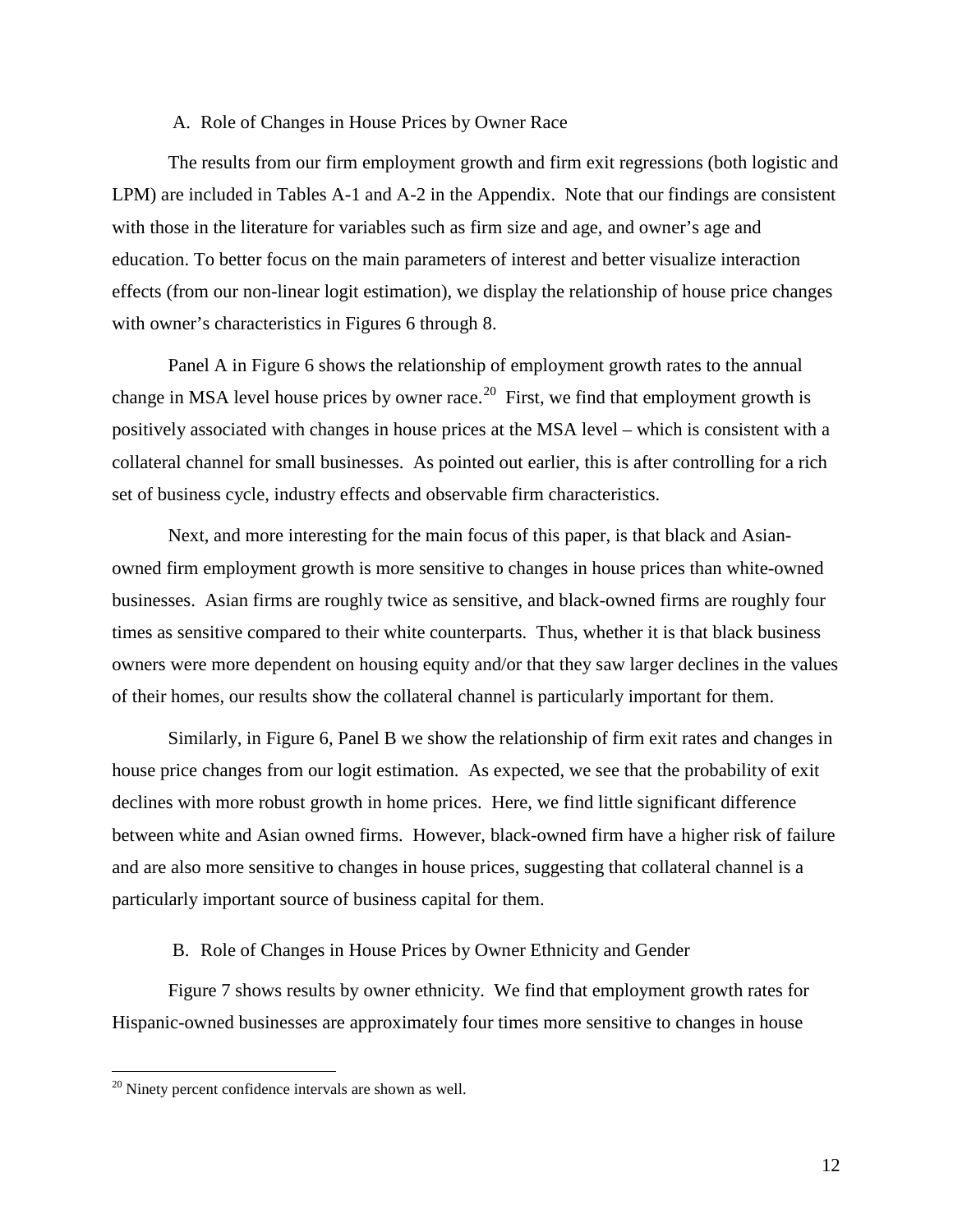channel appears to be relatively more important for Hispanic business owner - as it does for prices than non-Hispanic owned firms. Also, exit rates for Hispanic-owned businesses decline faster as house price growth increases than do those for non-Hispanic firms. Thus, the collateral African American business owners.

 We report the results by gender in Figure 8. For both employment growth and exit rates, This finding deserves more attention. In fact, if what we are observing in Figures 6-8 is indeed the result of a collateral channel, the result for the equal category may suggest interesting we find no difference in the sensitivity of female and male owned businesses to changes in house prices. We do, however, find that businesses in the "equal" owner category are more sensitive. interactions between capital constraints and owner household structure on small business performance.

#### C. Robustness Checks

of business capital. We perform robustness checks aimed to address two different issues that affect our analysis. One emanates from the fact that much of our key variation in home prices is MSA level while our analysis is firm-level. The other is that house price appreciation rates may be proxies for or endogenous to local consumer demand rather than/in addition to measuring the availability

While our final analytic sample consists of  $1,036,325$  employer firms and spans up to 9 years, giving us over 7 million individual observations, our house price variable comes from the FHFA and varies at the MSA level. Furthermore, it covers only the 100 biggest MSAs in the country. A reasonable concern then is that our standard errors, though clustered, reflect the large number of firms while much of our key variation is at the MSA level and for a relatively small number of MSAs. It may be that our coefficients are artificially significant.

 To address this concern, our first robustness check aggregates the data into MSA/owner (roughly 14,000, but varies according to cell definitions). For example, to obtain the characteristic cells and re-run our key regressions at the cell-level, with far fewer observations employment growth regression results displayed in Figure 9 we created cells by averaging the employment growth rates of firms by MSA/race/Hispanic origin/sex/year. We then ran a weighted regression, where the weights were the total employment in the cell. To obtain the exit rate results in Panel B of Figure 9, we employed the same methodology, but here the dependent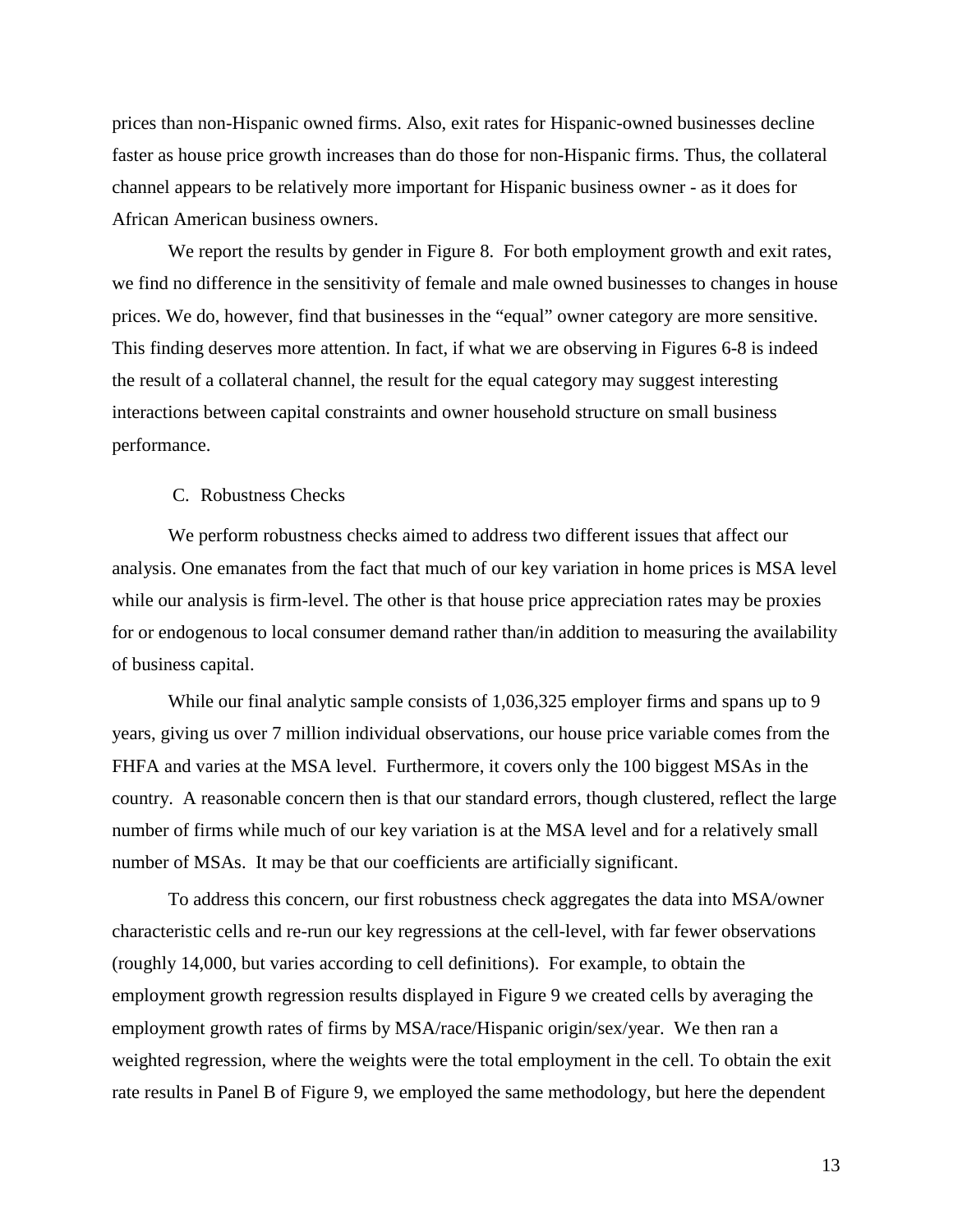the firm-based models from Figure 6 (Panels A and B).<sup>21</sup> variable is the proportion of exits in the cell. This makes Figure 9 results roughly comparable to

 statistically significant. Panels A and B of Figure 9 mirror the results obtained in Figure 6. other businesses – but only when house price appreciation rates are negative. The rise above Figure 9 compares three groups in particular: white/non-Hispanic/male, black/non-Hispanic/male and Asian/non-Hispanic/male-owned firms. As with the models from Figure 6, the key variables of interest (race, sex, Hispanic origin, and house price change) were Consider for example Panel A of the two figures. In both cases, black and Asian-owned business employment growth is more sensitive to changes in house prices than white-owned businesses. Also, the growth rates for Asian-owned businesses are slightly lower than that for white-owned businesses and above the black-owned level at the lowest end of the house price appreciation index, but quickly rises above both white and black-owned growth rates at the mid to upper appreciation rates. Also, as in Figure 6, the black-owned growth rates are lower than those of white-owned growth rates when house price appreciation rates are positive and eventually match the growth rates of Asian-owned firms. We also find exit rate results similar to those from the firm-level analysis. Panel B of Figure 9 shows that there is little significant difference between white and Asian owned firms. However, black-owned firm have a higher risk of failure and are also more sensitive to changes in house prices. Table A-3 in the Appendix contains the regression coefficients and significance statistics from this analysis.

non-tradable sectors using the definitions developed by Hlatchwayo and Spence  $(2014).^{22}$  $(2014).^{22}$  $(2014).^{22}$  The vulnerable/reliant on local demand than are firms in non-tradable sectors - which are closely tied A second, and difficult to completely eliminate concern is that house price appreciation rates may be proxies for local consumer demand more than or in addition to measuring the availability of business capital. To address this concern we follow the literature (Milan and Sufi (2014), Adelino et al. (2015)) and divide our firms according to whether they are in tradable or intuition behind this approach is that firms in tradable sectors (e.g., manufacturing) are less to local customers and much more sensitive to local demand shocks. Because firms in tradable

 $\overline{a}$ 

<span id="page-15-1"></span><span id="page-15-0"></span>use the following tradable sectors: Agriculture, Manufacturing, Mining, Transportation & Warehousing, Finance & <sup>21</sup> We performed similar checks by owner sex and Hispanic origin alone and found similar results to those discussed.<br><sup>22</sup> We also experimented with several permutations of the tradable sector to check for sensitivity. Th Insurance, Information, Professional Services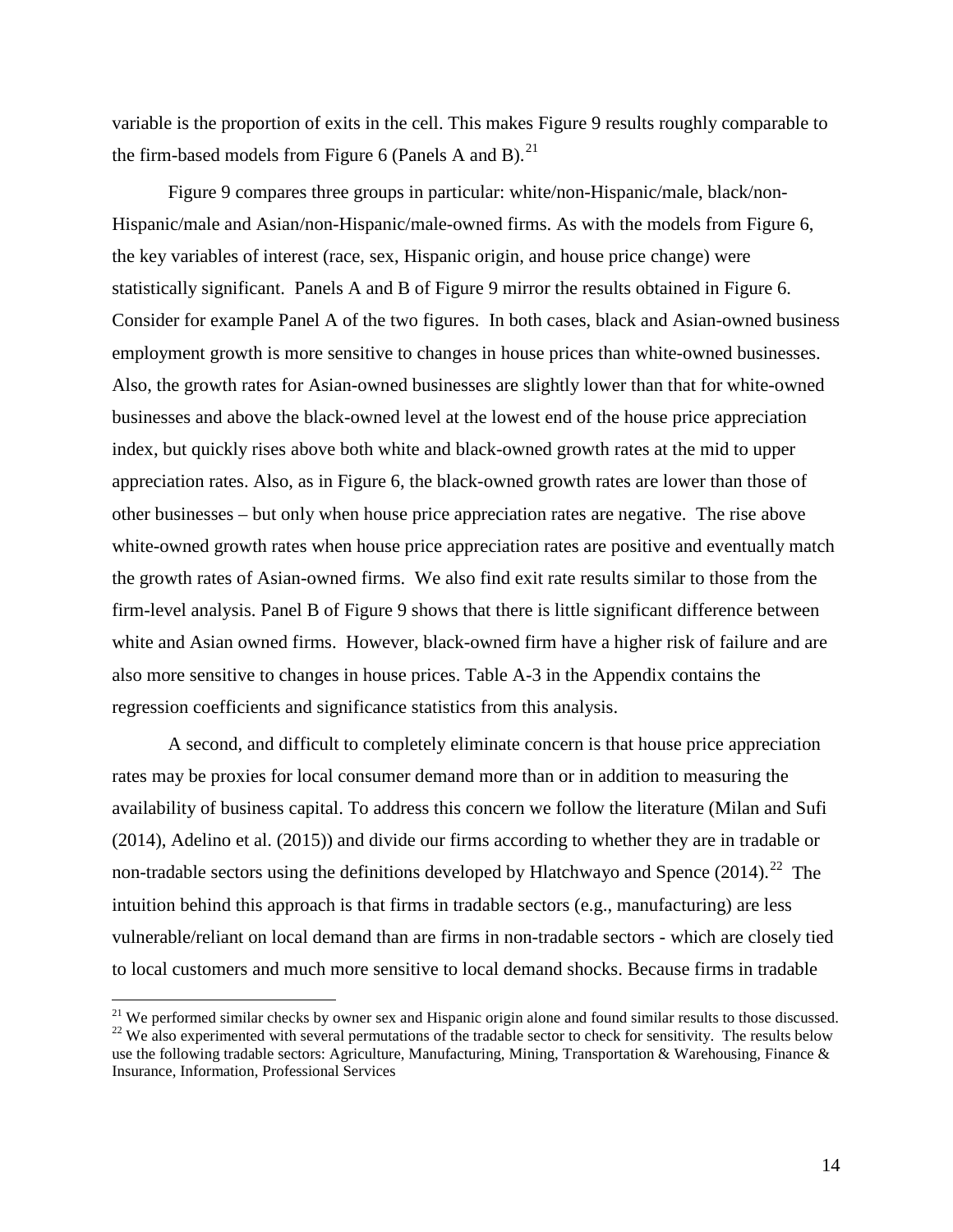sectors are less dependent on local demand, we would expect the results presented in Figure 6 to hold if the collateral channel is at play.

 10, Panels A and B. Both panels closely replicate the patterns from the complete data from Figure 6. This result makes us more confident that we are observing the effect of house prices changes on firm employment growth and exit – rather than the effect of changes in local demand. A representative example of these results for the tradable sectors is displayed in Figure Table A-4 in the Appendix contains the regression coefficients and significance statistics from this analysis.

#### D. Discussion

 analyses show that our results are robust to those checks. Second, we included a rich set of Robb 2013, and Kleiner 2015) gives us some confidence that we are observing the collateral We are cautious not to over interpret these results. While we admit a better identification strategy is preferred in order to identify causal relationships, we are sympathetic to the collateral channel interpretation for a few reasons. First, our cell-based and tradable sectors sensitivity controls that should absorb geographic, industry and temporal variation in demand conditions. Further, finding differential impacts for groups known to be more dependent on home equity (see channel. Third, our core as well as sensitivity analysis results conform to several finding in the literature such as Adelino, Schoar, and Severino (2015) and Fort et al. (2013).

#### **VI. Conclusions**

Motivated by both the literature documenting the underperformance of minority-owned businesses as well as recent papers demonstrating that young and small businesses were disproportionately impacted during the Great Recession, we explore whether the rise and fall in home prices associated with the Great Recession had differential impacts on business performance across owner race, ethnicity and gender.

We find that, overall, employment growth is positively associated and firm exit negatively associated with changes in house prices at the MSA level – consistent with a collateral channel for small businesses. Most interestingly for the focus of our paper, we find that employment growth of minority-owned firms is more sensitive to changes in house prices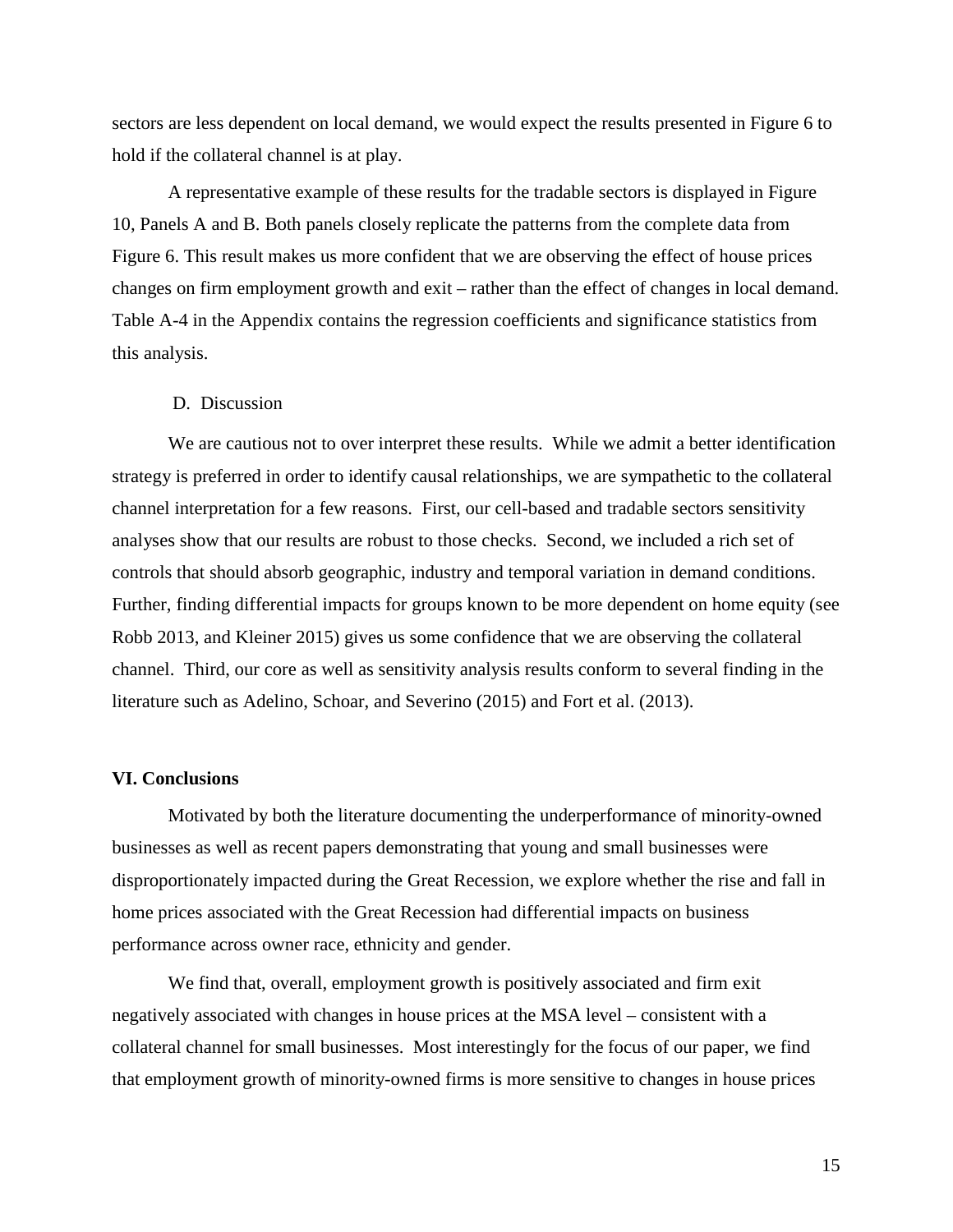However, we do find that businesses in the "equal" owner category are more sensitive. If this is the result of a collateral channel effect, this finding for the equal category may suggest than their non-minority counterparts, particularly for black and Hispanic-owned firms. Our results from our logit and LPM estimations also show that the probability of exit of black and Hispanic-owned firms declines with more robust growth in house prices. By contrast, our findings on gender differences indicate that for both employment growth and exit rates, there is no difference in the sensitivity of female and male owned businesses to changes in house prices. interesting household impacts on business performance.

 play a larger role in the business outcomes of black and Hispanic-owned firms – whether it is because they are more dependent on housing equity and/or because they saw larger declines in Taken as a whole, these results indicate that the collateral channel influence seems to the values of their homes during the downturn.

needed to make causal interpretations. Our results are robust to two separate sensitivity analyses and are in line with other findings in the collateral channel literature. Nevertheless, we are cautious not to over interpret these findings, and recognize that our analysis is descriptive in nature and that further work is needed to make causal interpretations.<br>
16<br>
16<br>
16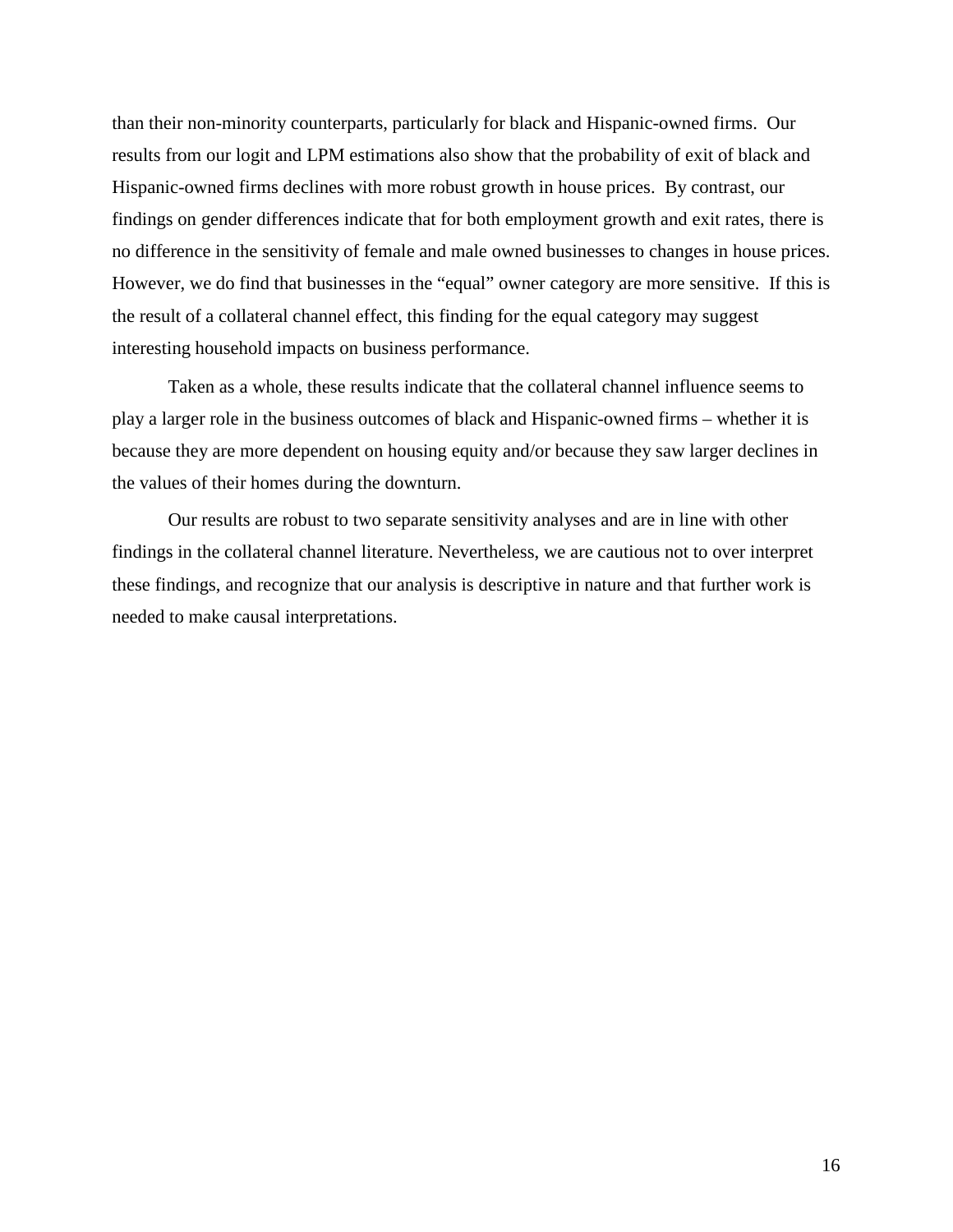### **References**

 Adelino, Manuel, Antoinette Schoar, and Felipe Severino, 2015 "House prices, collateral, and self-employment", Journal of Financial Economics, Volume 117, Issue 2, Pages 288-306.

 Adelino, Manuel, Antoinette Schoar, and Felipe Severino, 2012, "Credit supply and house prices: evidence from mortgage market segmentation," NBER Working Paper #17832.

 Coleman, S. and Alicia Robb. 2009. "A Comparison of New Firm Financing by Gender: Evidence from the Kauffman Firm Survey Data", Small Business Economics.

 Decker, Ryan A., John Haltiwanger, Ron S. Jarmin, and Javier Miranda, (2015), "Where has all the skewness gone? The decline in high-growth (young) firms in the U.S.", mimeo, U.S. Census Bureau.

Fairlie, Robert W.. 1999. "The Absence of the African‐American Owned Business: An Analysis of the Dynamics of Self‐Employment", Journal of Labor Economics, Vol. 17, No. , pp. 80-108.

Fairlie, R. and Alicia Robb. 2009. "Gender Differences in Business Performance: Evidence from the Characteristics of Business Owners Survey", IZA Discussion Paper # 3718.

Fairlie, Robert W. 2008. "Estimating the Contribution of Immigrant Business Owners to the U.S. Economy", Final Report for the U.S. Small Business Administration, Office of Advocacy.

Fairlie, R. and Alicia Robb. 2007. "Why Are Black-owned Businesses Less Successful than White-Owned Businesses? The Role of Families, Inheritances, and Business Human Capital", Journal of Labor Economics, 25(2): 289-323.

Federal Reserve Bank of New York. 2014. 'Small Business Credit Survey' report [https://www.newyorkfed.org/medialibrary/interactives/spring2014/spring2014/pdf/full-report.pdf.](https://www.newyorkfed.org/medialibrary/interactives/spring2014/spring2014/pdf/full-report.pdf)

Fort, Teresa C., John Haltiwanger, Ron S. Jarmin and Javier Miranda, 2013. ["How Firms Respond to](http://ideas.repec.org/p/nbr/nberwo/19134.html)  [Business Cycles: The Role of Firm Age and Firm Size,](http://ideas.repec.org/p/nbr/nberwo/19134.html)" IMF Economic Review, 61, pp. 520-559.

Harhoff, D., Konrad, S. and Michael Woywode. 1998. "Legal Form, Growth and Exit of West German Firms – Empirical Results for Manufacturing, Construction, Trade, and Service Industries", Journal of Industrial Economics, 46(4): 453-88.

Headd, Brian. 2003. "Redefining Business Success: Distinguishing Between Closure and Failure", Small Business Economics, 21(1): 51-61.

 Hlatshwayo, S., and Michael Spence. 2014. "Demand & Defective Growth Patterns: The Role of the Tradable and Non-Tradable Sectors in and Open Economy", American Economic Review, Vol 104, No. 5: 272-277.

Hout, Michael and Harvey Rosen. ["Self-Employment, Family Background, And Race,"](http://ideas.repec.org/a/uwp/jhriss/v35y2000i4p670-692.html) Journal of Human Resources, 2000, v35(4,Fall), 670-692.

Jarmin, Ron S., and C.J. Krizan. 2002. "The Longitudinal Business Database." CES Working Paper no. 02-17. Washington, D.C.: Center for Economic Studies, U.S. Census Bureau.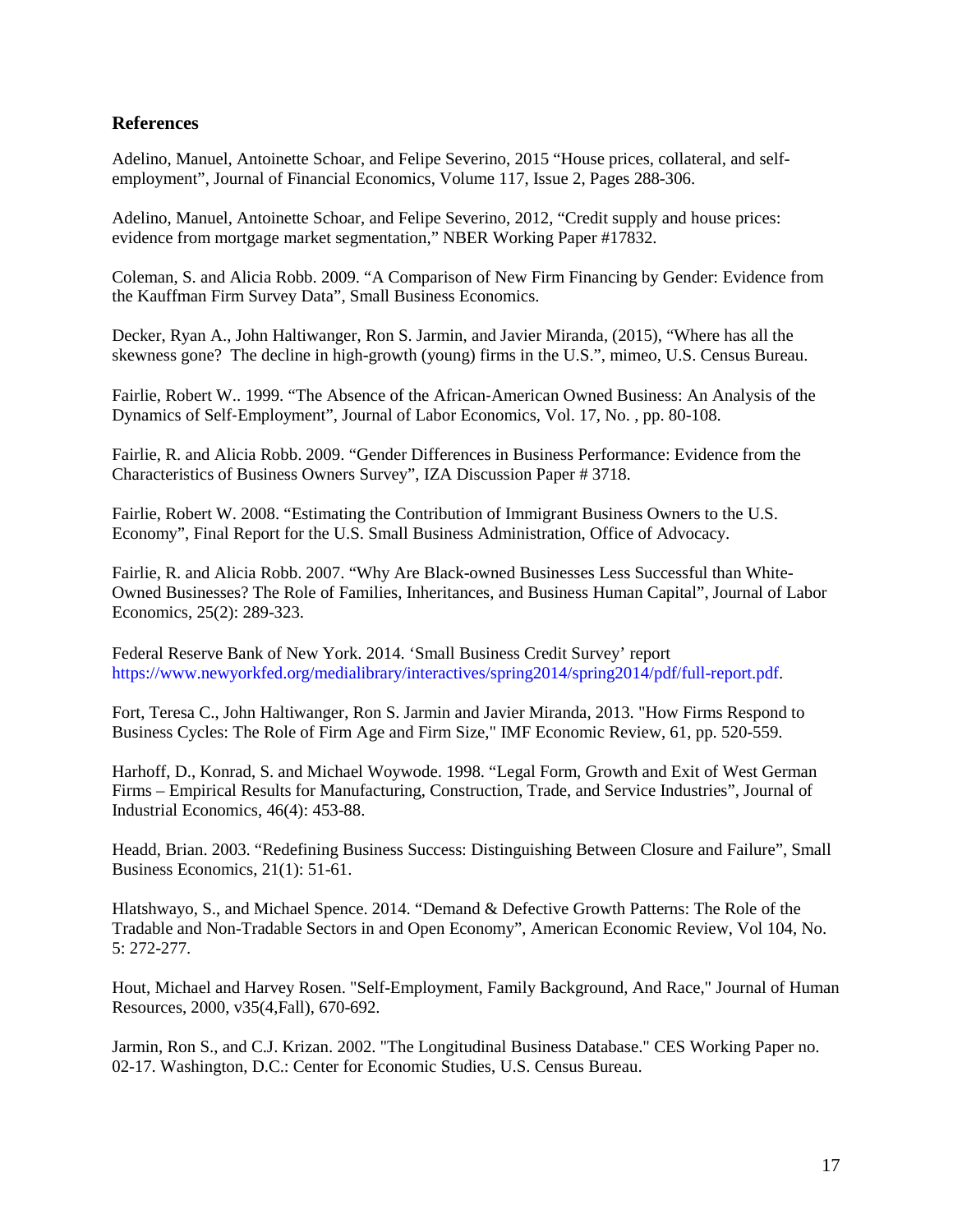Jarmin, Ron S., and C.J. Krizan. 2010. "Past Experience and Future Success: New Evidence on Owner Characteristics and Firm Performance." CES Working Paper no. 10-24. Washington, D.C.: Center for Economic Studies, U.S. Census Bureau.

Jarmin, Ron S., C.J. Krizan, and Adela Luque. 2014. "Owner Characteristics and Firm Performance During the Great Recession." CES Working Paper no. 14-36. Washington, D.C.: Center for Economic Studies, U.S. Census Bureau.

Kim, GiSeung. 2007. "The Analysis of Self-Employment Levels Over the Life-Cycle", Quarterly Review of Economics and Finance, 47(3): 397-410.

Kleiner, Kristoph, 2015, "House Prices and New Firm Capital Structure", mimeo, University of Indiana, http://kelley.iu.edu/kleinerk/Home\_Equity\_Kleiner.pdf.

Mian, Atif R. and Amir Sufi, 2014, "What Explains the 2007-2009 Drop in Employment?", Econometrica, 82 (6): 2197-2223. Robb, Alicia M., Robert W. Fairlie, and David T. Robinson. 2014. "Black & White: Racial Differences in New Firm Financing", Academy of Management Proceeding, January 2014.

Robb, Alicia, 2013, "Access to Capital among Young Firms, Minority-owned Firms, Women-owned Firms and High-tech Firms", Small Business Administration Report SBA-HQ-11\_0033.

 Robb, A. and Robert W. Fairlie. 2006. "Access to Financial Capital Among U.S. Businesses: The Case of African-American Firms", Center for Economic Studies Working Paper # 06-33

Robb, A. and Robert W. Fairlie. 2007. "Determinants of Business Success: An Examination of Asian-Owned Businesses in the United States", IZA Discussion Paper # 2566.

Robb, A. and John Wolken. 2002. "Firm, Owner, and Financing Characteristics: Differences Between Female- and Male-owned Small Businesses", Finance and Economics discussion Series 2002-18, Board of Governors of the Federal Reserve System (U.S.).

 Business Economics. 21: 1-17. Van Praag, C. Mirjam. 2003. "Business Survival and Success of Young Small Business Owners". Small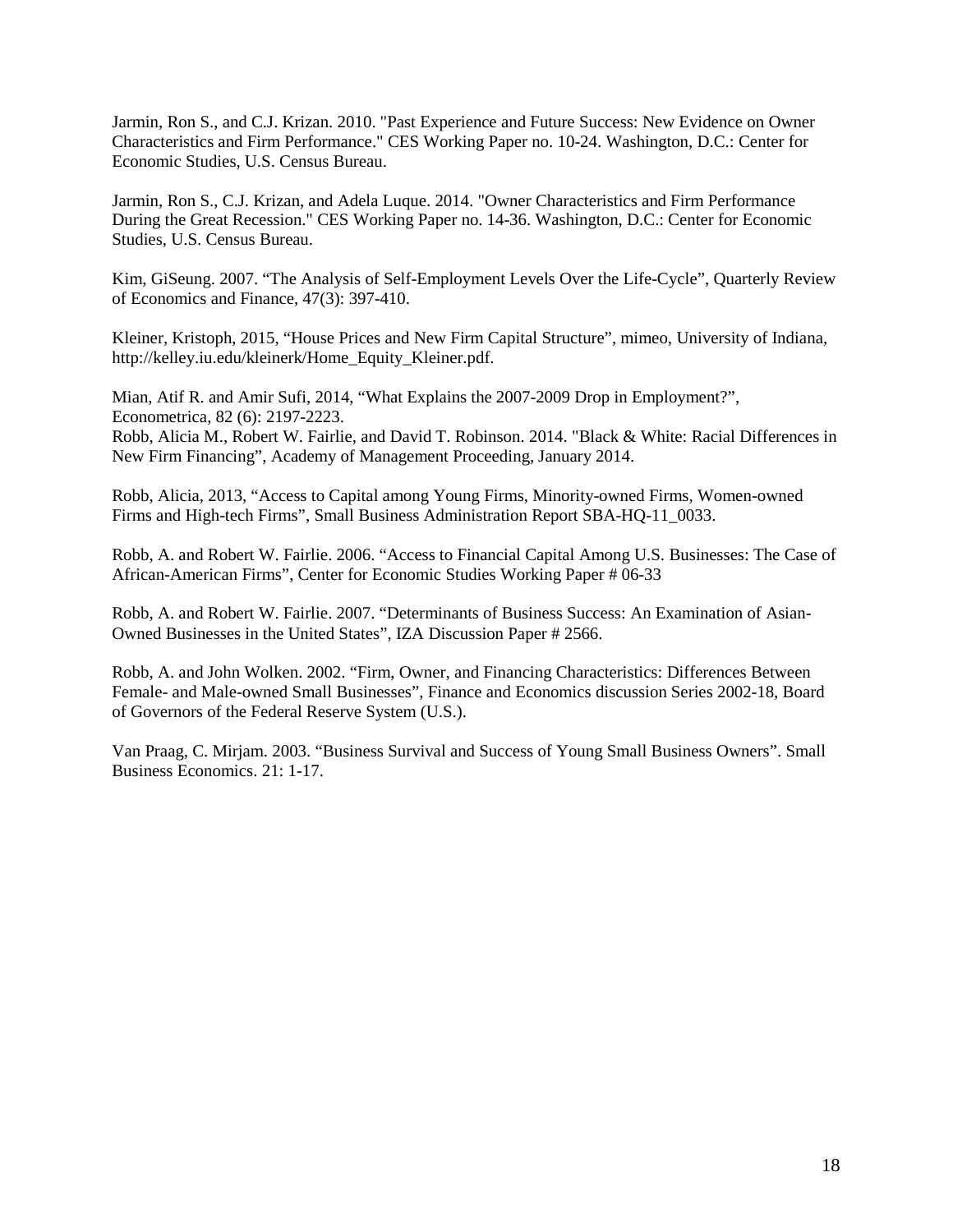# **Tables**

|                                                 | 2002 SBO<br>Weighted | 2007SBO<br>Weighted | <b>SBO-LBD</b><br><b>Unweighted</b><br>(as of 2002) | <b>SBO-LBD</b><br><b>Unweighted</b><br>(as of 2007) |
|-------------------------------------------------|----------------------|---------------------|-----------------------------------------------------|-----------------------------------------------------|
| Hispanic Origin                                 |                      |                     |                                                     |                                                     |
| Non-Hispanic                                    | 96.4                 | 94.6                | 95.8                                                | 94.9                                                |
| Hispanic                                        | 3.6                  | 4.6                 | 3.4                                                 | 4.0                                                 |
| Missing                                         |                      | 0.9                 | 0.8                                                 | 1.1                                                 |
| Race                                            |                      |                     |                                                     |                                                     |
| White                                           | 91.4                 | 89.5                | 90.2                                                | 88.9                                                |
| <b>Black</b>                                    | 1.7                  | 1.9                 | 2.4                                                 | 2.6                                                 |
| Asian                                           | 5.8                  | 7.2                 | 5.6                                                 | 6.5                                                 |
| AIAN-NHPI/Other                                 | 0.5                  | 0.5                 | 0.5                                                 | 0.5                                                 |
| Missing                                         | 0.5                  | 0.9                 | 1.4                                                 | 1.5                                                 |
| Gender                                          |                      |                     |                                                     |                                                     |
| Female                                          | 16.8                 | 16.7                | 15.5                                                | 15.8                                                |
| Equal                                           | 13.4                 | 19.7                | 13.1                                                | 16.2                                                |
| Male                                            | 69.7                 | 63.6                | 70.7                                                | 67.5                                                |
| Missing                                         | 0.1                  |                     | 0.7                                                 | 0.5                                                 |
| Owner's Age                                     |                      |                     |                                                     |                                                     |
| Below 25                                        | 0.2                  | 0.2                 | 0.2                                                 | 0.1                                                 |
| 25 to 54                                        | 45.1                 | 41.3                | 43.3                                                | 40.0                                                |
| 55 plus                                         | 26.2                 | 34.5                | 29.8                                                | 35.5                                                |
| Missing                                         | 28.5                 | 24.1                | 26.8                                                | 24.4                                                |
| Education                                       |                      |                     |                                                     |                                                     |
| Some high school                                | 2.9                  | 1.9                 | 2.2                                                 | 2.0                                                 |
| High school grad                                | 14.2                 | 11.9                | 12.2                                                | 11.6                                                |
| Some college                                    | 20.0                 | 19.6                | 19.0                                                | 18.9                                                |
| BA or BS                                        | 18.6                 | 23.1                | 21.7                                                | 23.8                                                |
| Post college                                    | 16.2                 | 19.5                | 18.5                                                | 20.2                                                |
| Missing                                         | 28.1                 | 23.9                | 26.4                                                | 23.6                                                |
| Firm Size (employees)                           |                      |                     |                                                     |                                                     |
| $0 - 9$                                         |                      |                     | 66.9                                                | 66.1                                                |
| 10-49                                           |                      |                     | 24.6                                                | 24.6                                                |
| 50-249                                          |                      |                     | 7.3                                                 | 7.9                                                 |
| $>=250$                                         |                      |                     | 1.2                                                 | 1.4                                                 |
| Firm Age (years)                                |                      |                     |                                                     |                                                     |
| $0 - 4$                                         |                      |                     | 36.8                                                | 22.4                                                |
| $5-9$                                           |                      |                     | 19.4                                                | 24.0                                                |
| $>=10$                                          |                      |                     | 43.9                                                | 53.6                                                |
| Multi-owner firm                                |                      |                     | 44.1                                                | 47.0                                                |
| Multi-establishment firm                        |                      |                     | 7.5                                                 | 5.7                                                 |
| N (unweighted)<br>Sources: 2002/07 SBO and LBD. | 1,551,768            | 1,221,001           | 850,195                                             | 857,755                                             |

**Table 1: Summary Statistics of Business Owner & Firm Characteristics**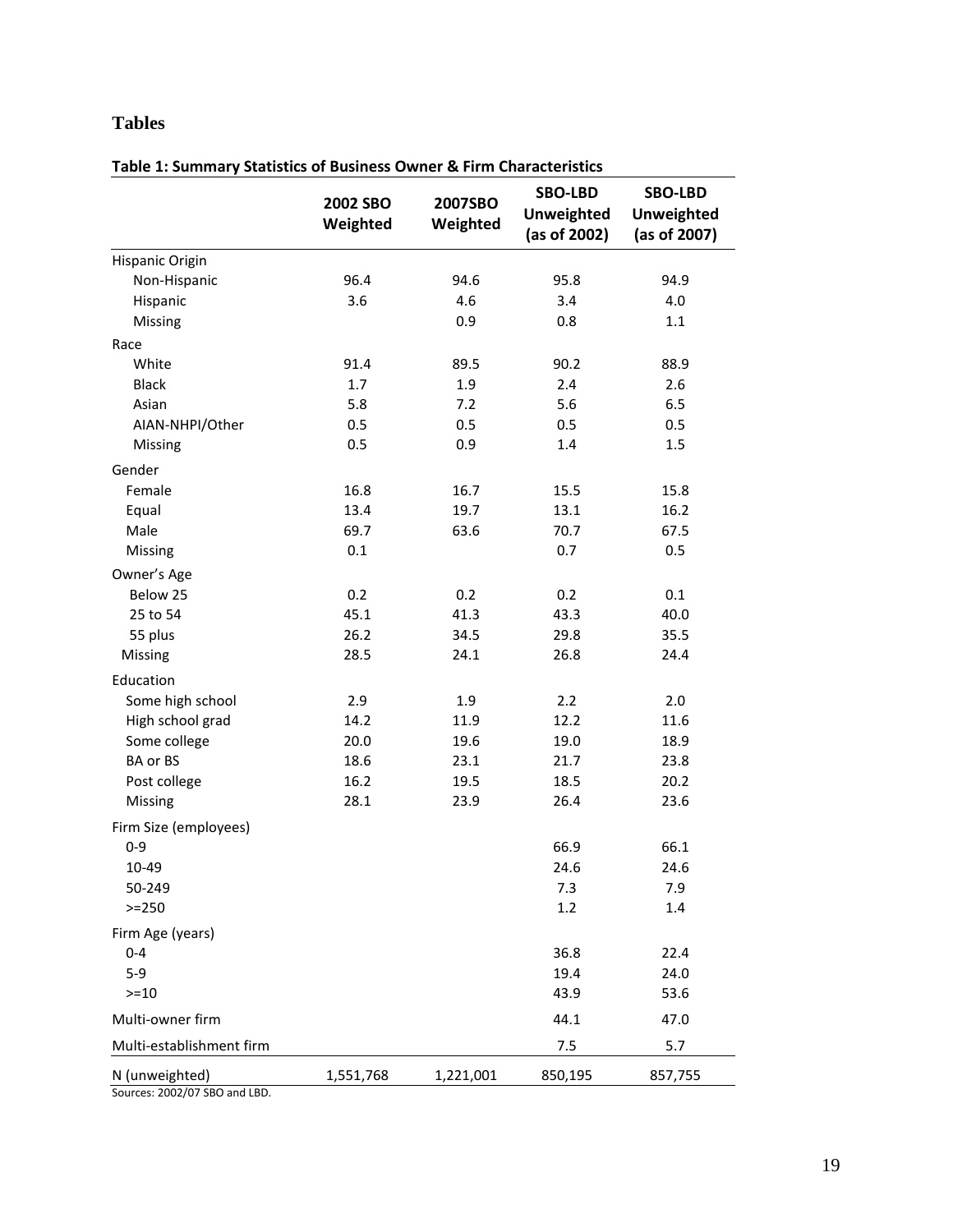### **Figures**

Figure 1. Mean, 10<sup>th</sup> and 90<sup>th</sup> Percentiles of Annual Employment Growth Rates by Owner's Race **Panel A** 



Notes: Sample includes continuing firms only. The weights are calculated using the LBD's sum of employment for firms in a given age category, where the firm age categories are 0, 1-4, 5-10 and 11+ years.

#### **Panel B**



Notes: Sample includes continuing firms only. The weights are calculated using the LBD's sum of employment for firms in a given age category, where the firm age categories are 0, 1-4, 5-10 and 11+ years.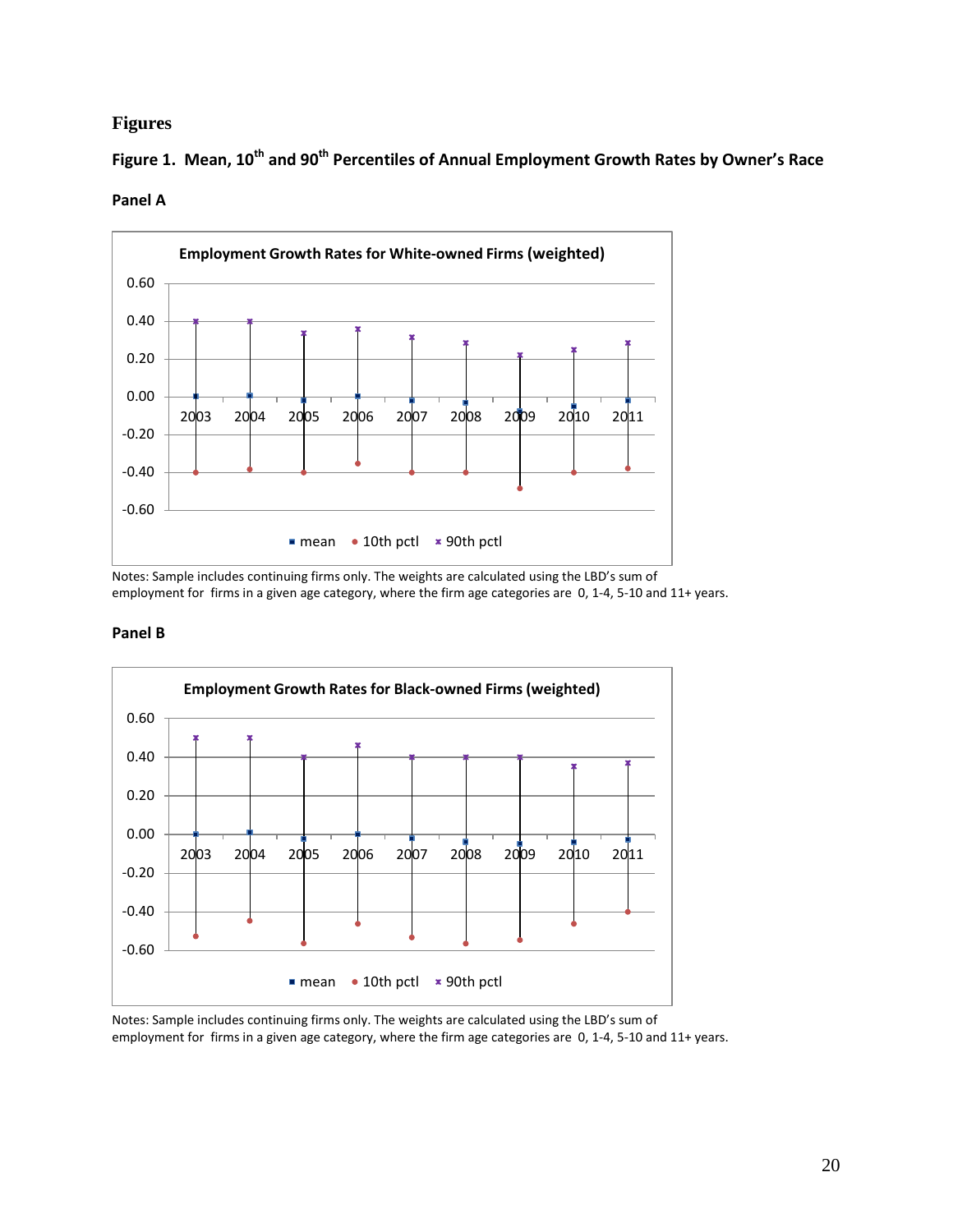

Notes: Sample includes continuing firms only. The weights are calculated using the LBD's sum of employment for firms in a given age category, where the firm age categories are 0, 1-4, 5-10 and 11+ years.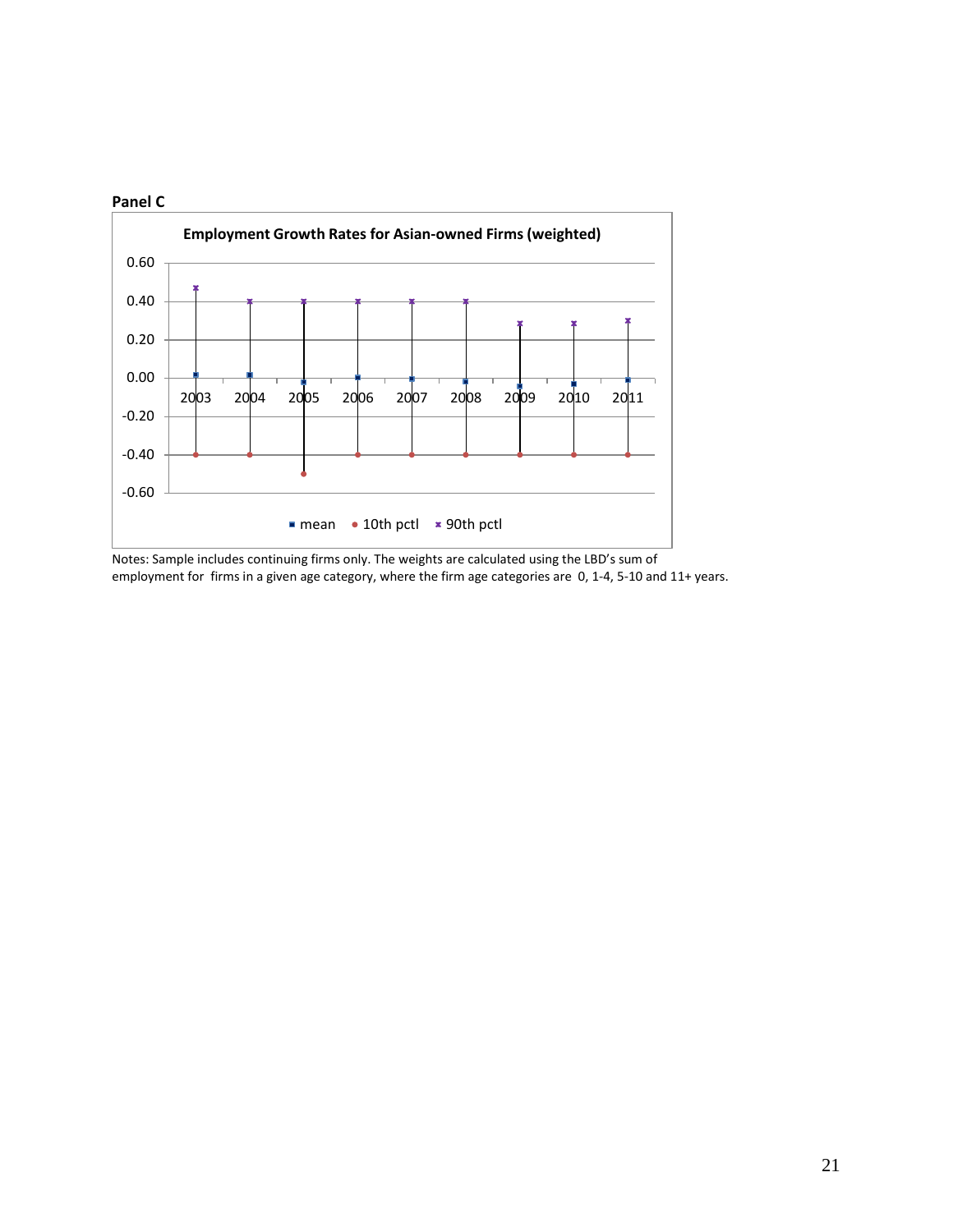Figure 2. Mean, 10<sup>th</sup> and 90<sup>th</sup> Percentiles of Annual Employment Growth Rates by Owner's **Hispanic Origin** 

#### **Panel A**



Notes: Sample includes continuing firms only. The weights are calculated using the LBD's sum of employment for firms in a given age category, where the firm age categories are 0, 1-4, 5-10 and 11+ years.

#### **Panel B**



Notes: Sample includes continuing firms only. The weights are calculated using the LBD's sum of employment for firms in a given age category, where the firm age categories are 0, 1-4, 5-10 and 11+ years.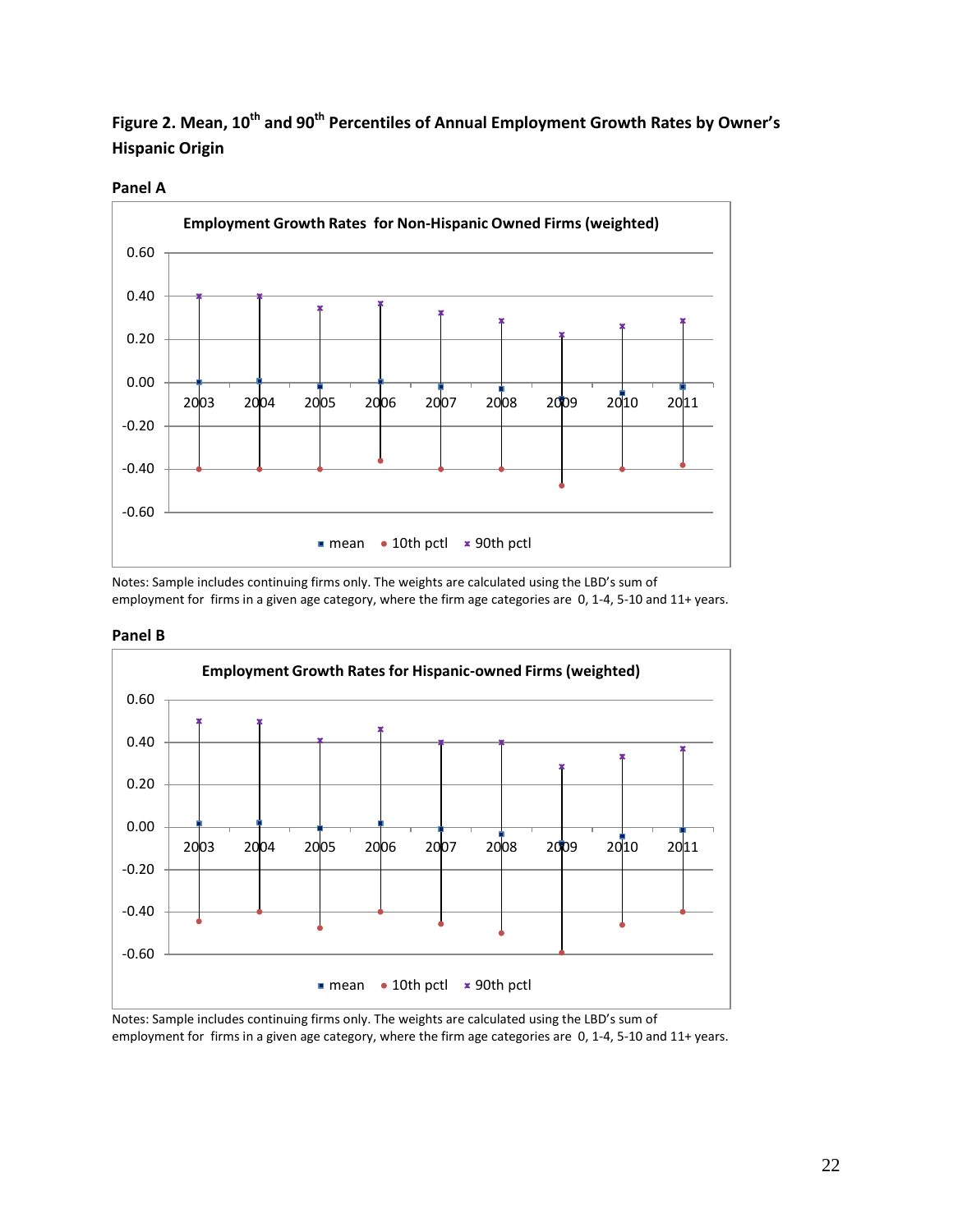

Figure 3. Mean, 10<sup>th</sup> and 90<sup>th</sup> Percentiles of Annual Employment Growth Rates by Owner's Gender



Notes: Sample includes continuing firms only. The weights are calculated using the LBD's sum of employment for firms in a given age category, where the firm age categories are 0, 1-4, 5-10 and 11+ years.





Notes: Sample includes continuing firms only. The weights are calculated using the LBD's sum of employment for firms in a given age category, where the firm age categories are 0, 1-4, 5-10 and 11+ years.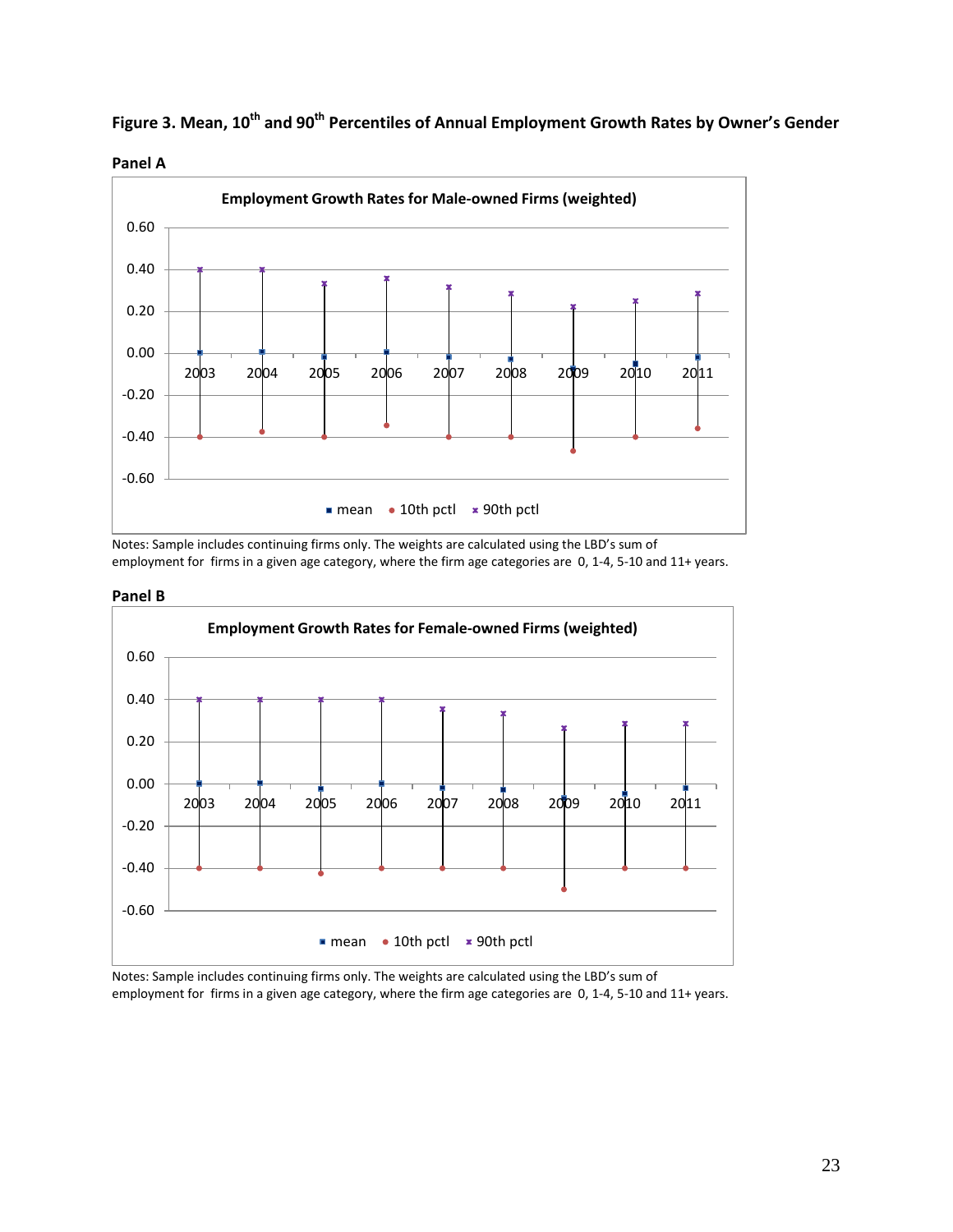

**Figure 4. Firm Exit Rates by Owner's Demographic & Year** 

Notes: Sample excludes 2007 SBO firms from exit rate computations prior to 2008 as they bias exit rates downward because they survive at least through 2007 by definition. The weights are calculated using the LBD's sum of employment for firms in a given age category, where the firm age categories are 0, 1-4, 5-10 and 11+ years.





Notes: Sample excludes 2007 SBO firms from exit rate computations prior to 2008 as they bias exit rates downward because they survive at least through 2007 by definition. The weights are calculated using the LBD's sum of employment for firms in a given age category, where the firm age categories are 0, 1-4, 5-10 and 11+ years.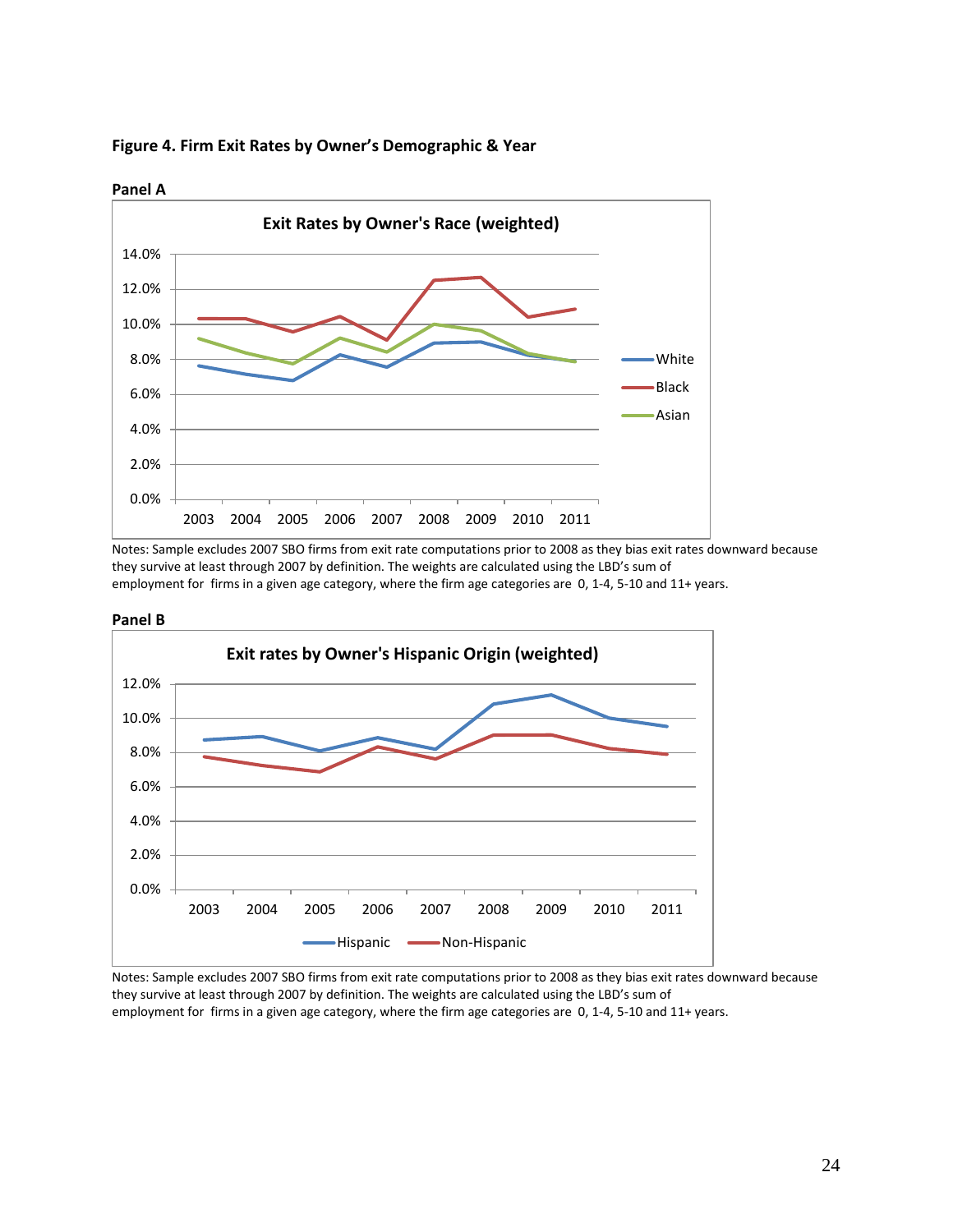

Notes: Sample excludes 2007 SBO firms from exit rate computations prior to 2008 as they bias exit rates downward because they survive at least through 2007 by definition. The weights are calculated using the LBD's sum of employment for firms in a given age category, where the firm age categories are 0, 1-4, 5-10 and 11+ years.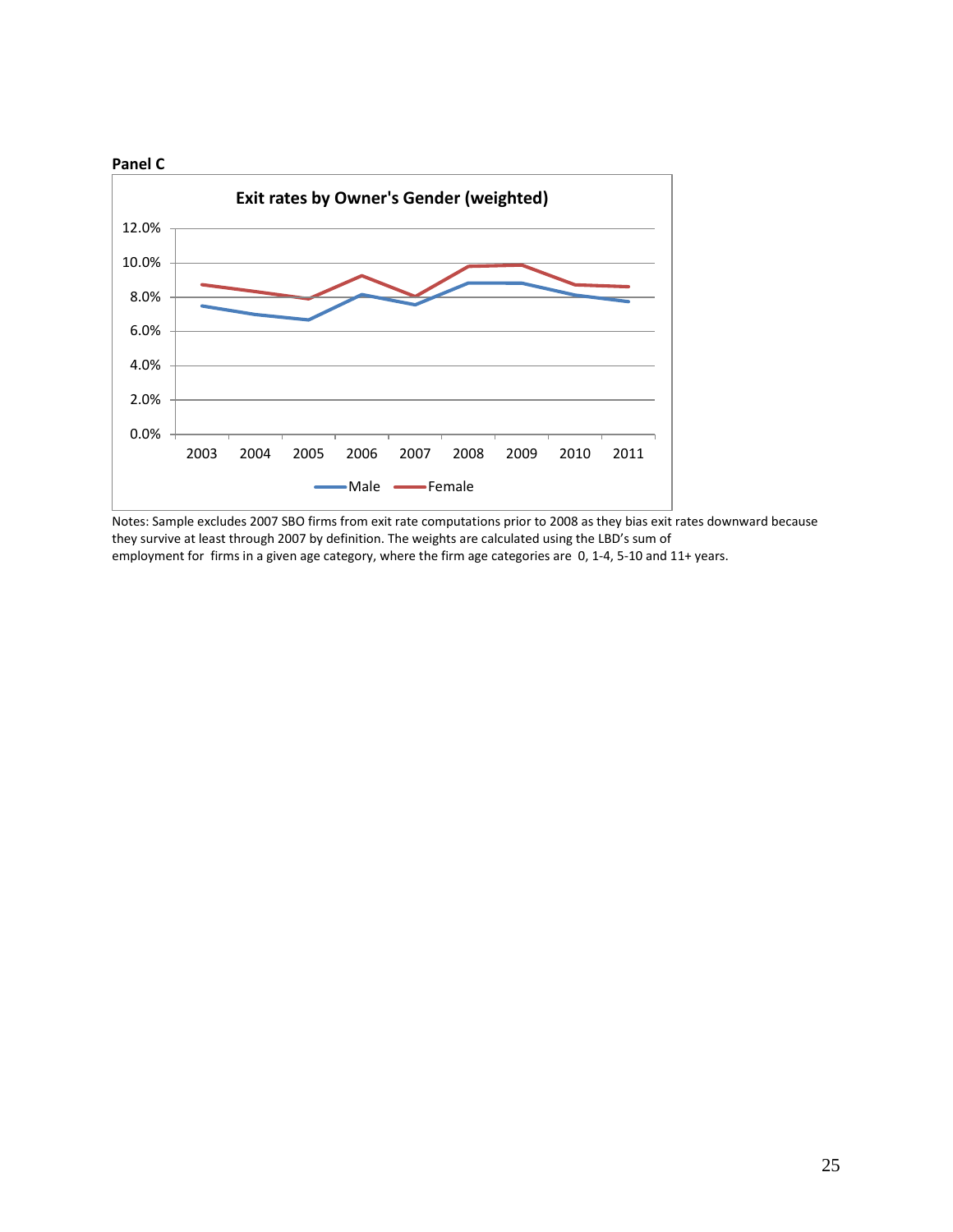

 **Figure 5. House Price and Employment Variation Across MSAs** 

Panel A: Mean, 10<sup>th</sup> and 90<sup>th</sup> Percentiles of MSA-level House Price Changes by Year

Source: Federal Housing Finance Agency.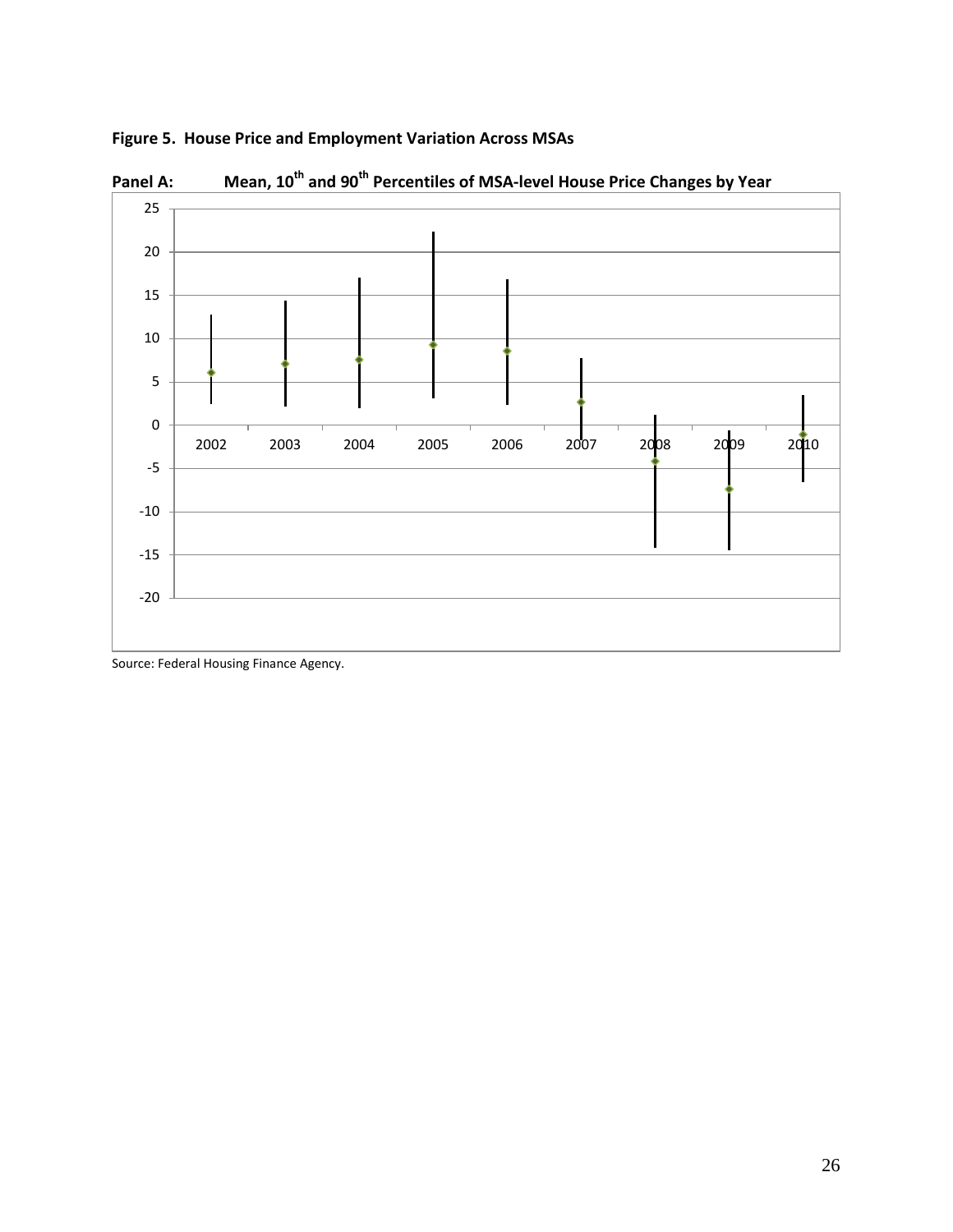

#### **Panel B. Paths of Selected MSA House Price Changes – Within MSA Home Price Variation**

Source: Federal Housing Finance Agency.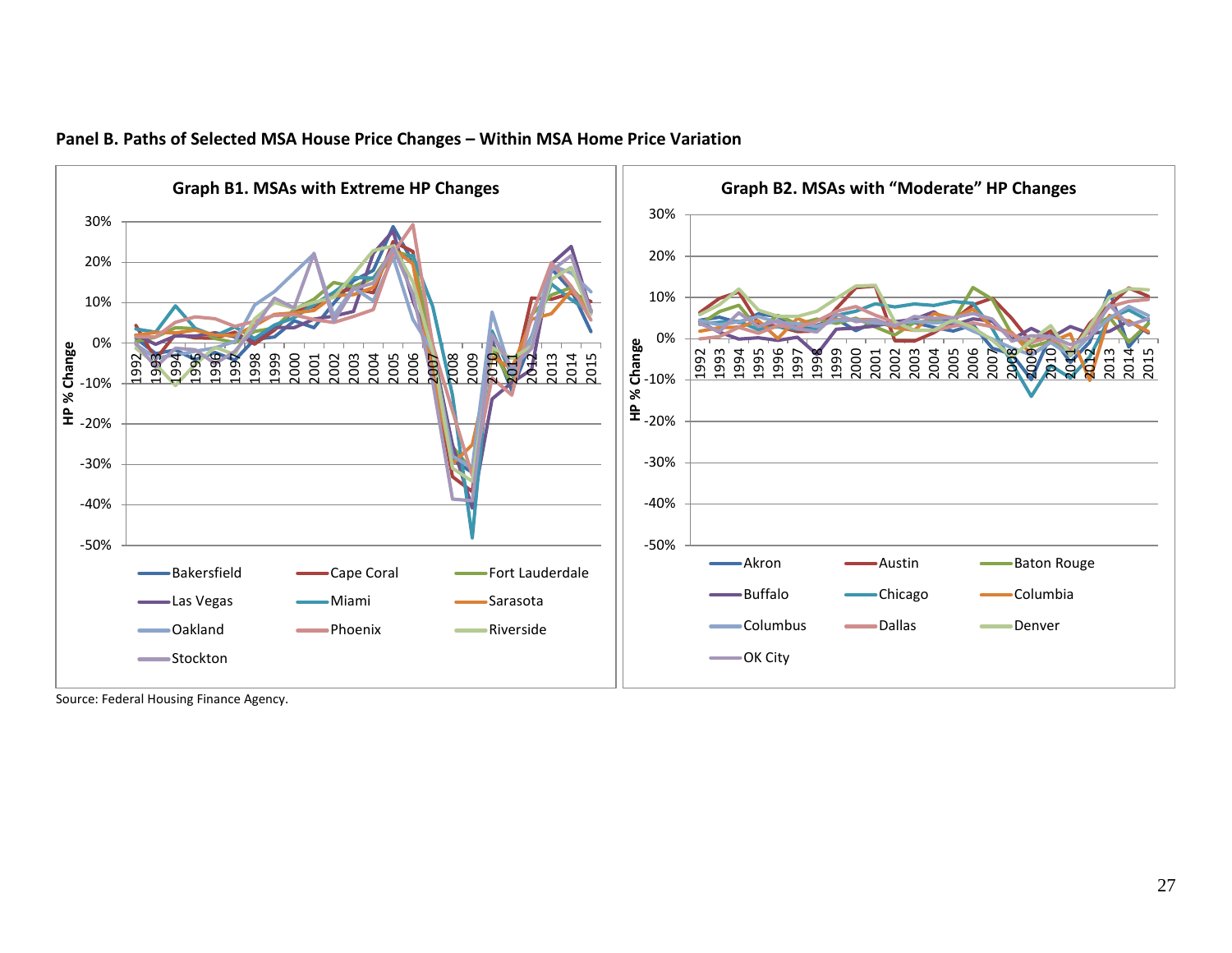

**Panel C: Example Correlations of Employment and HP Growth Rates** 

Sources: MSA home prices from the Federal Housing Finance Agency and employment changes from own authors' calculations using the LBD.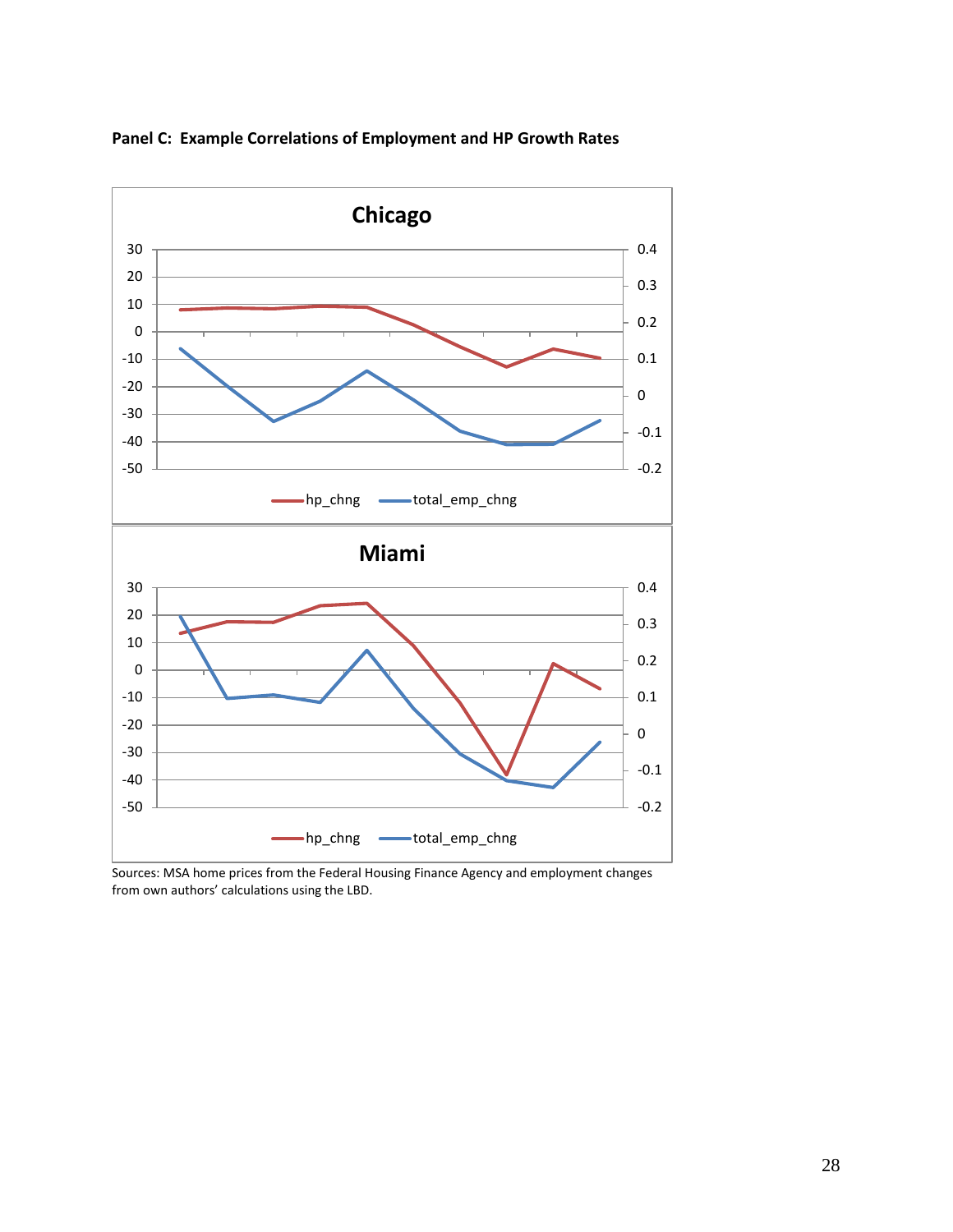**Panel A. Relationship between House Price Changes & Firm Employment Growth Figure 6. Employment Growth Rate Regression & Firm Exit Logit Results by Owner's Race** 



Predicted Employment Growth Rate by Owner's Race & HP Change.

Sources: 2002/07 SBO and LBD.

Notes: Standard errors are clustered at the MSA level. Ninety percent confidence intervals are shown.

**Panel B. Relationship between House Price Changes & Firm Exit** 

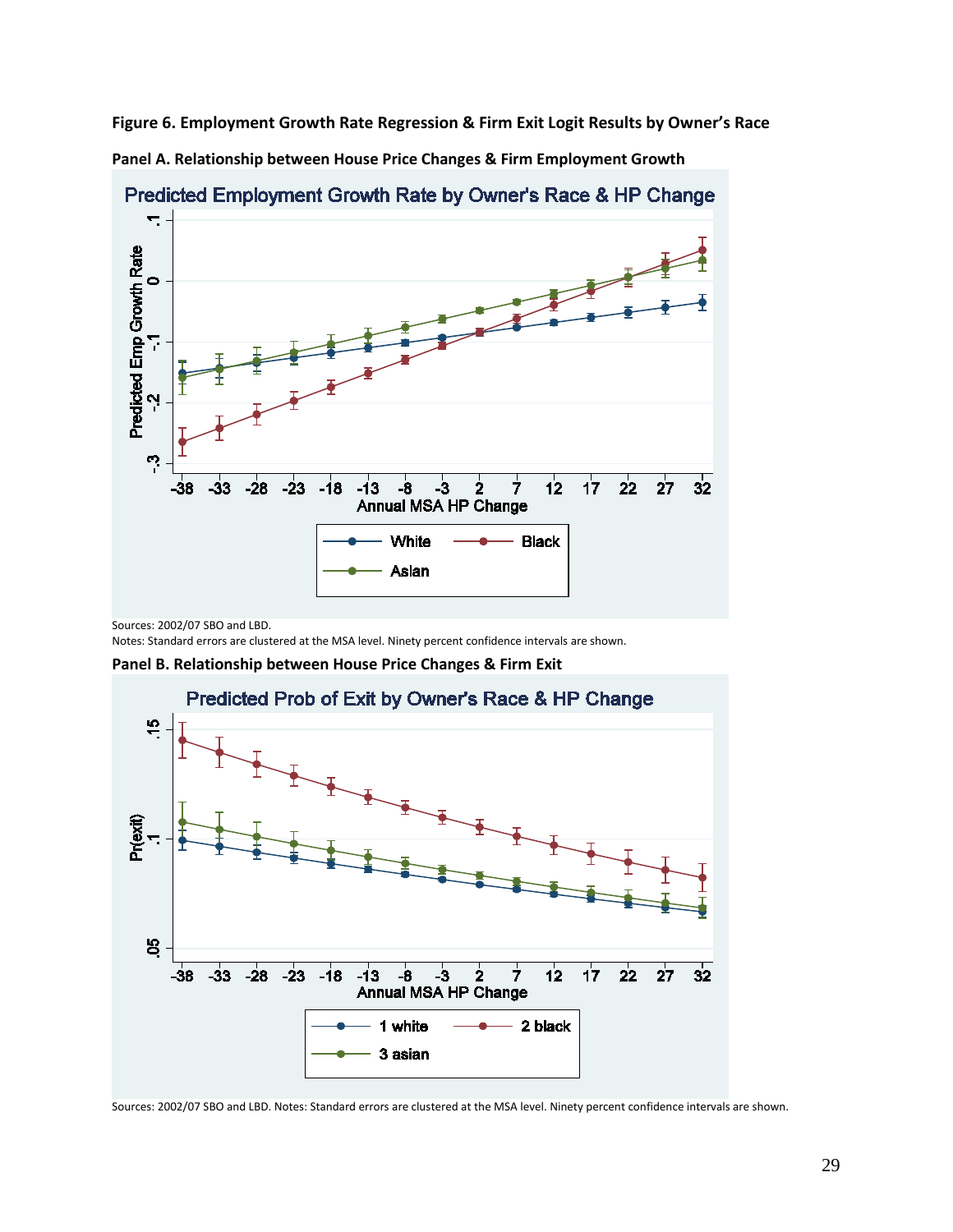**Figure 7. Employment Growth Rate Regression & Firm Exit Logit Results by Owner's Hispanic Origin** 



**Panel A. Relationship between House Price Changes & Firm Employment Growth by Hispanic Origin** 

Predicted Employment Growth Rate by Owner's Hispanic Origin & HP Change.

Sources: 2002/07 SBO and LBD. Notes: Standard errors are clustered at the MSA level. Ninety percent confidence intervals are shown.

 **Panel B. Relationship between House Price Changes & Firm Exit by Hispanic Origin** 



Predicted Prob of Exit by Owner's Hispanic Origin & HP Change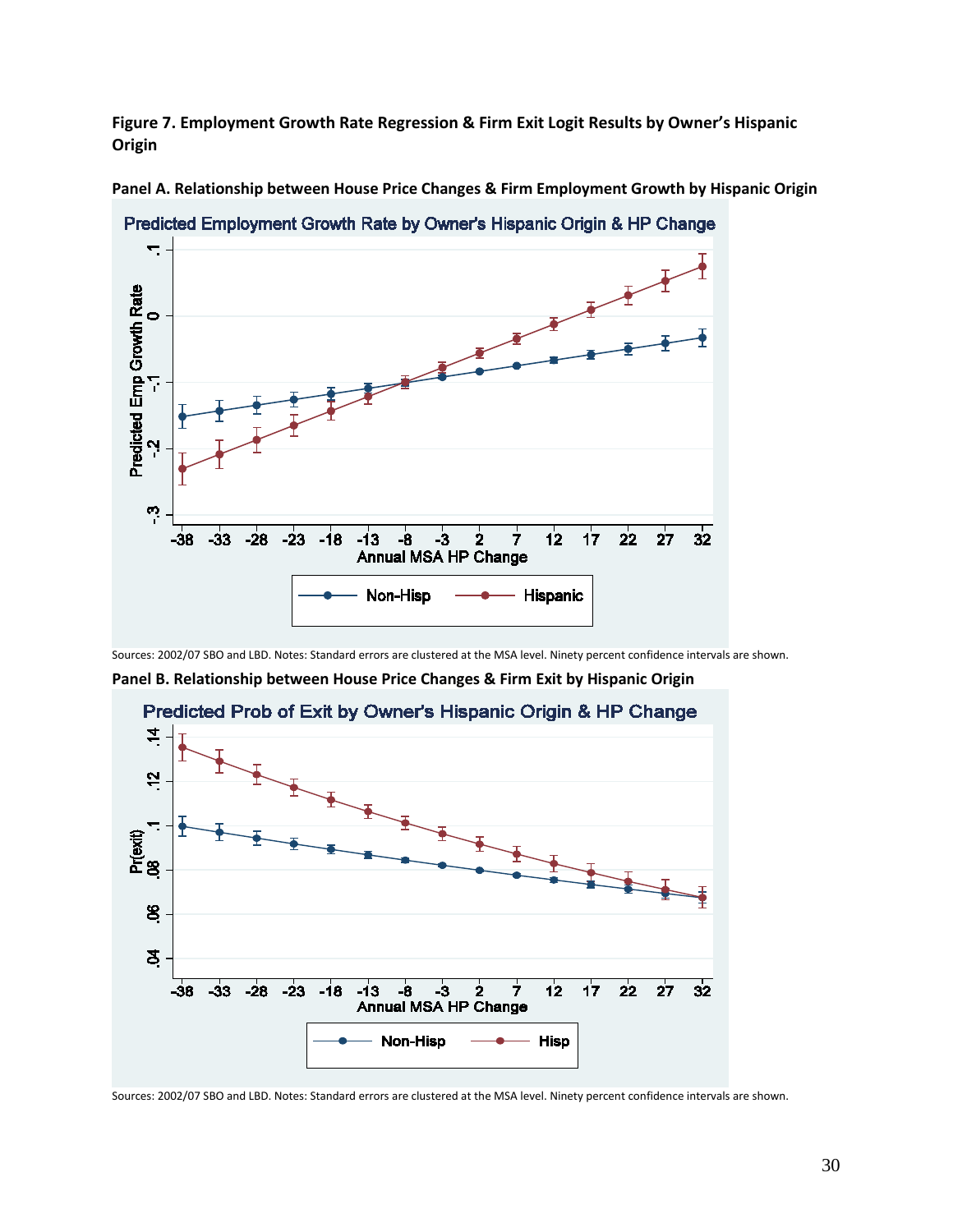**Panel A. Relationship between House Price Changes & Firm Employment Growth by Gender Figure 8. Employment Growth Rate Regression & Firm Exit Logit Results by Owner's Gender** 



Predicted Employment Growth Rate by Owner's Gender & HP Change.

Sources: 2002/07 SBO and LBD. Notes: Standard errors are clustered at the MSA level. Ninety percent confidence intervals are shown.

 **Panel B. Relationship between House Price Changes & Firm Exit by Gender** 

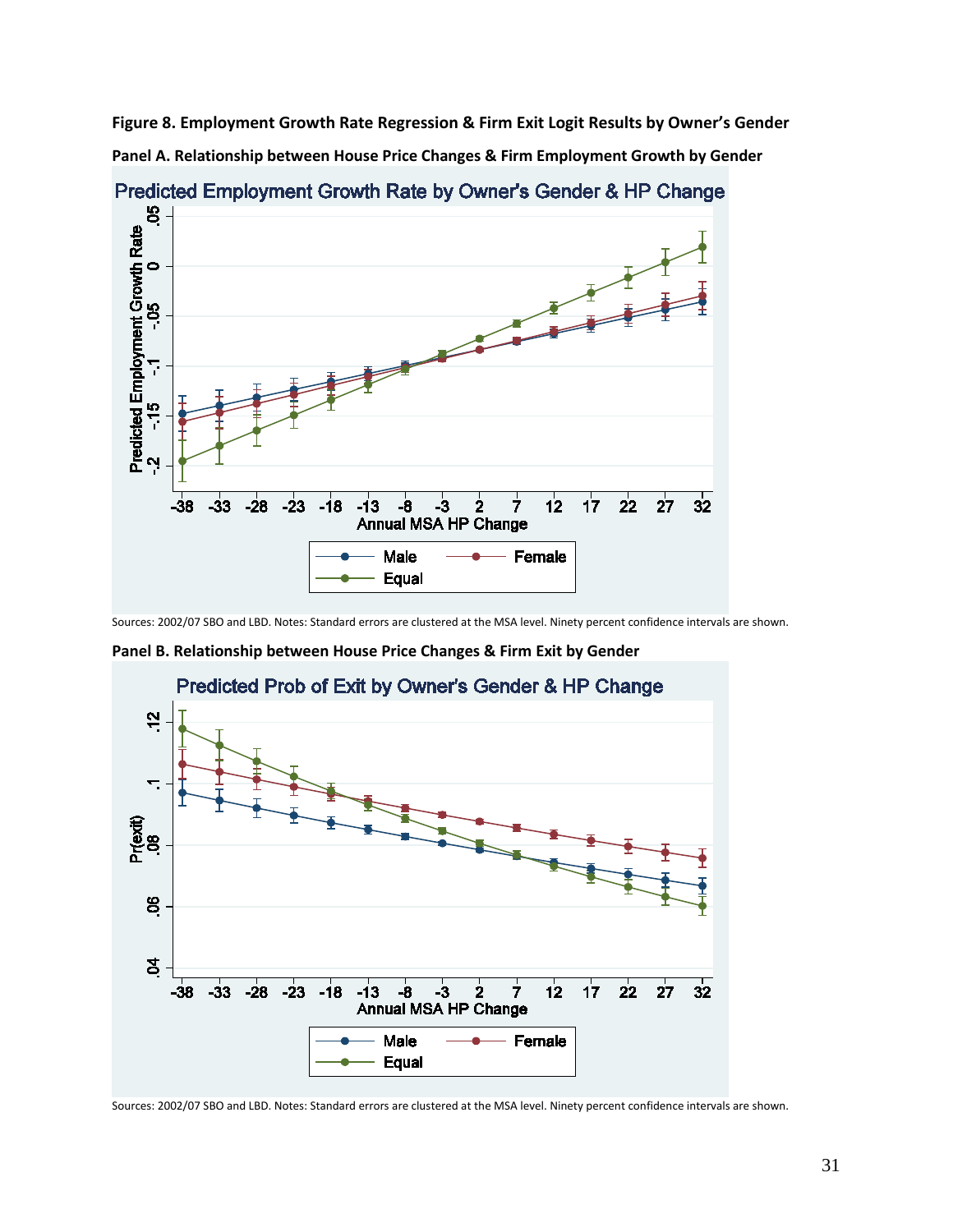#### **Figure 9. Employment Growth Rate Regression & Firm Exit Logit Results by Owner's Race**





\* Mean employment growth is calculated at the race- Hispanic origin-gender-MSA-year level. Weights are calculated using the cell's total employment. Ninety percent confidence intervals shown.



 **Panel B. Relationship between House Price Changes & Cell-based Exit Rate** 

\* Cell exit rates or proportion of exits are calculated at the race- Hispanic origin-gender-MSA-year level. Weights are calculated using the cell's total employment. Ninety percent confidence intervals shown.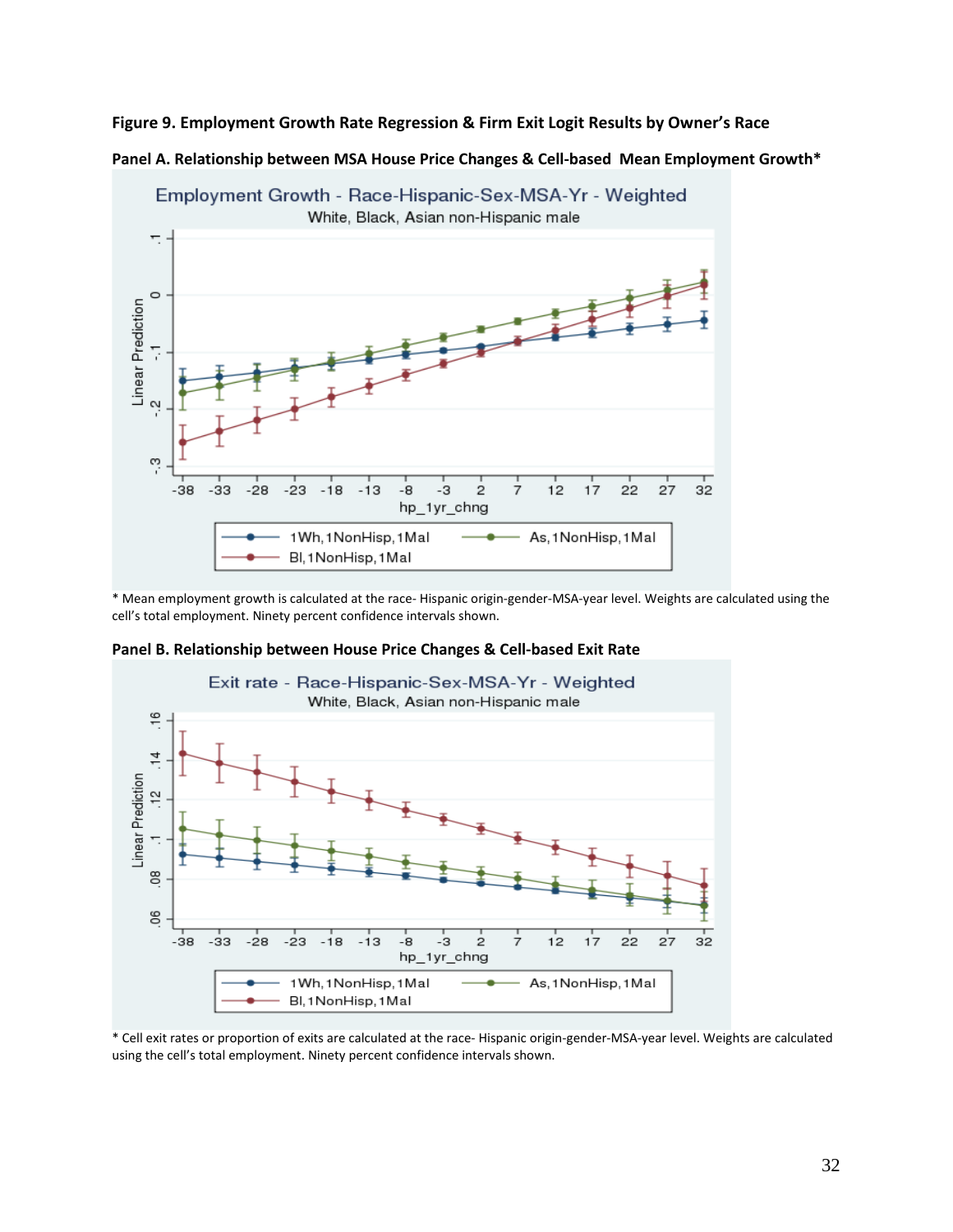**Figure 10. Tradable Sectors - Employment Growth Rate Regression & Firm Exit Logit Results by Owner's Race** 



**Panel A. Relationship between House Price Changes & Firm Employment Growth** 

**Panel B. Relationship between House Price Changes & Firm Exit** 



Sources: 2002/07 SBO and LBD. Notes: Standard errors are clustered at the MSA level. Ninety percent confidence intervals are shown.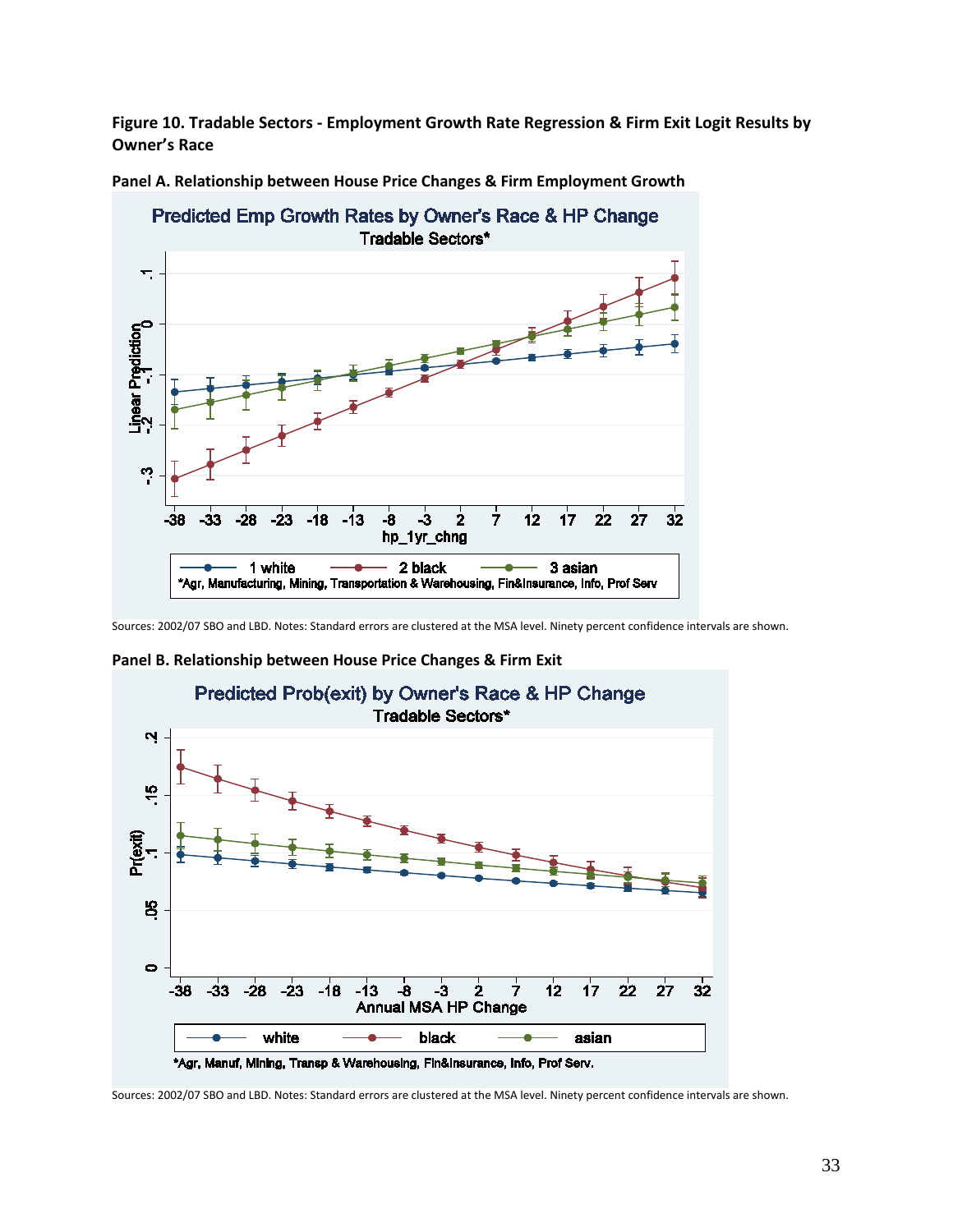# **Appendix**

|                    |             | <b>All Firms</b> |          |       |
|--------------------|-------------|------------------|----------|-------|
|                    | Coefficient | Std. Err.        | t        | P>  t |
| Annual MSA HP      |             |                  |          |       |
| Change             | 0.001       | 0.0002           | 6.04     | 0.000 |
| Hispanic Origin    |             |                  |          |       |
| Non-Hispanic       | 0.000       | (base)           |          |       |
| Hispanic           | 0.021       | 0.004            | 5.93     | 0.000 |
| Missing            | 0.049       | 0.005            | 10.34    | 0.000 |
|                    |             |                  | 13.50    |       |
| Hispanic*HP Change | 0.003       | 0.0002           |          | 0.000 |
| Missing*HP Change  | 0.006       | 0.0004           | 13.90    | 0.000 |
| Race               |             |                  |          |       |
| White              | 0.000       | (base)           |          |       |
| <b>Black</b>       | $-0.010$    | 0.003            | $-3.54$  | 0.001 |
| Asian              | 0.031       | 0.003            | 11.12    | 0.000 |
| AIAN/NHPI          | 0.004       | 0.005            | 0.82     | 0.416 |
| Missing            | 0.006       | 0.003            | 2.18     | 0.032 |
| Black*HP Change    | 0.003       | 0.0002           | 12.05    | 0.000 |
| Asian*HP Change    | 0.001       | 0.0003           | 4.12     | 0.000 |
| AIAN/NHPI*HP       |             |                  |          |       |
| Change             | 0.001       | 0.0004           | 3.33     | 0.001 |
| Missing*HP Change  | 0.002       | 0.0003           | 8.36     | 0.000 |
| Gender             |             |                  |          |       |
| Male               | 0.000       | (base)           |          |       |
| Female             | $-0.005$    | 0.001            | $-6.70$  | 0.000 |
| Equal              | 0.009       | 0.001            | 8.10     | 0.000 |
| Missing            | $-0.067$    | 0.006            | $-11.24$ | 0.000 |
| Female*HP Change   | 0.000       | 0.0001           | 0.78     | 0.438 |
| Equal*HP Change    | 0.001       | 0.0001           | 9.64     | 0.000 |
| Missing*HP Change  | $-0.008$    | 0.001            | $-13.52$ | 0.000 |
| Owner's Age        |             |                  |          |       |
| 25 to 54 yrs       | 0.000       | (base)           |          |       |
| $<$ 25 yrs         | 0.018       | 0.008            | 2.11     | 0.037 |
| $>= 55$ yrs        | $-0.028$    | 0.001            | $-37.48$ | 0.000 |
| Missing            | $-0.052$    | 0.002            | $-30.74$ | 0.000 |

#### **Table A-1: Employment Growth Regression Results**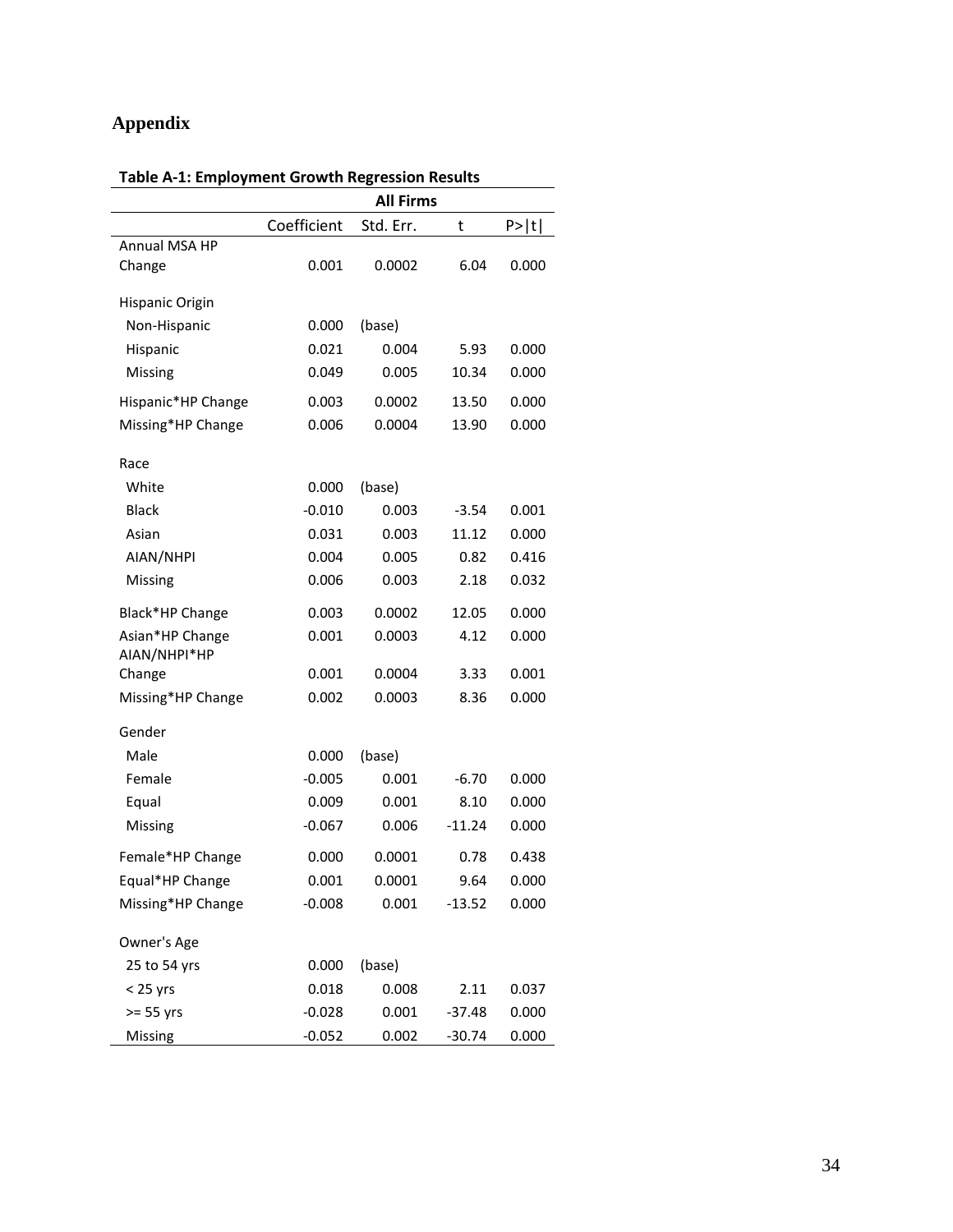|                          |             | <b>All Firms</b> |          |        |
|--------------------------|-------------|------------------|----------|--------|
|                          | Coefficient | Std. Err.        | t        | P >  t |
| <b>Owner's Education</b> |             |                  |          |        |
| <b>BA or BS</b>          | 0.000       | (base)           |          |        |
| Some High School         | $-0.039$    | 0.003            | $-12.85$ | 0.000  |
| High School Grad         | $-0.021$    | 0.002            | $-13.55$ | 0.000  |
| Some college             | $-0.015$    | 0.001            | $-15.40$ | 0.000  |
| Post BA/BS               | 0.010       | 0.001            | 9.78     | 0.000  |
| Missing                  | $-0.053$    | 0.002            | $-24.36$ | 0.000  |
| Multi-owner Firm         | 0.007       | 0.001            | 7.74     | 0.000  |
| Multi-unit Firm          | $-0.088$    | 0.001            | $-59.44$ | 0.000  |
| Firm Size (employees)    |             |                  |          |        |
| $0 - 9$                  | 0.000       | (base)           |          |        |
| 10-49                    | 0.089       | 0.001            | 89.24    | 0.000  |
| 50-249                   | 0.131       | 0.002            | 85.04    | 0.000  |
| $>=250$                  | 0.196       | 0.003            | 77.63    | 0.000  |
| Firm Age                 |             |                  |          |        |
| $>=10$ yrs               | 0.000       | (base)           |          |        |
| $0-4$ yrs                | 0.178       | 0.002            | 89.62    | 0.000  |
| $5-9$ yrs                | $-0.028$    | 0.001            | $-38.03$ | 0.000  |
| <b>Unemployment Rate</b> |             |                  |          |        |
| Change (cnty level)      | 0.000       | 0.002            | 0.02     | 0.987  |
| N                        | 7,119,270   |                  |          |        |
| Adjusted R-squared       | 0.0339      |                  |          |        |

# **Table A-1 (cont'd): Employment Growth Regression Results**

Sources: 2002 & 2007 SBO and LBD.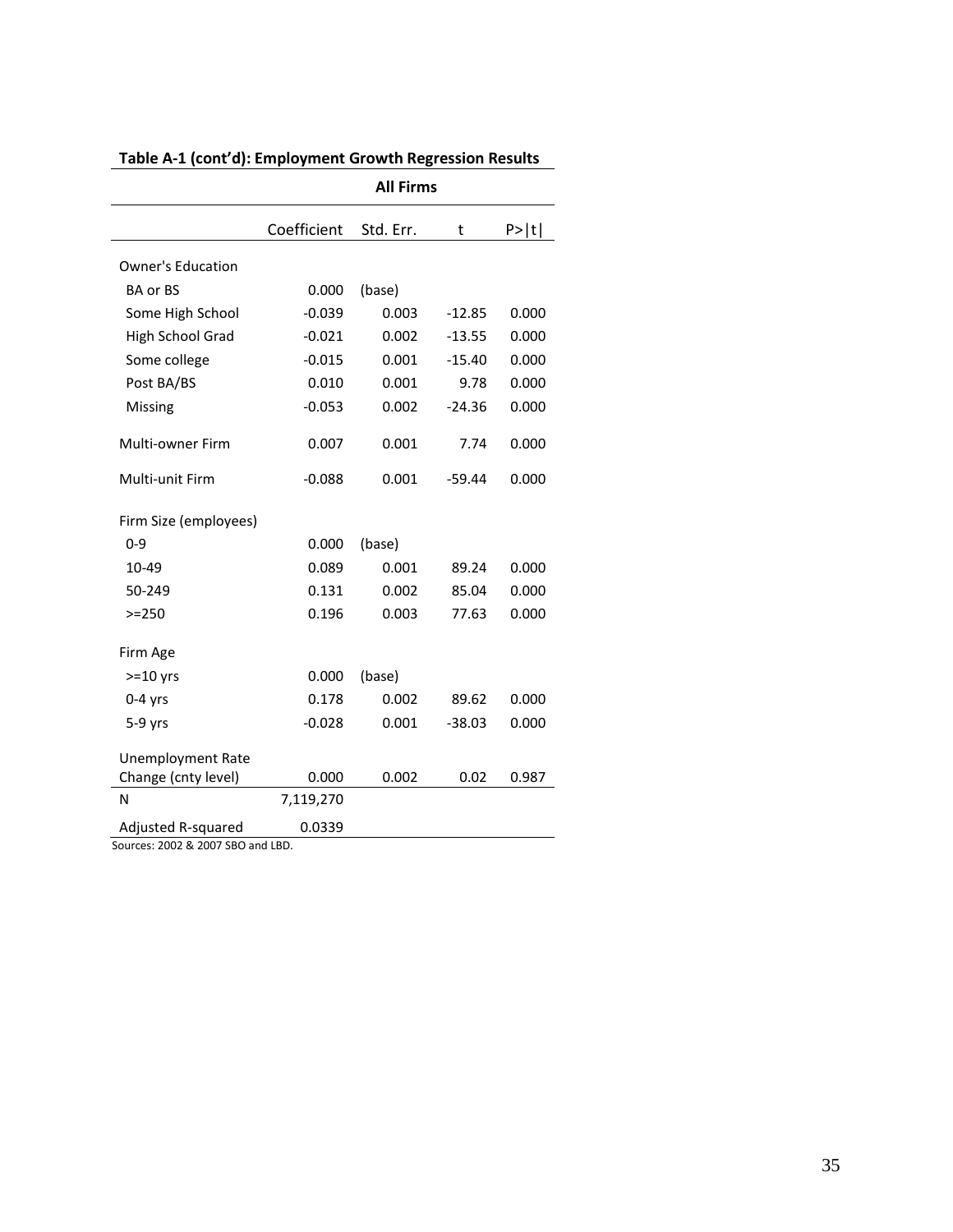|                     | Logit       |           |              |        | <b>Linear Probability</b> |           |          |        |
|---------------------|-------------|-----------|--------------|--------|---------------------------|-----------|----------|--------|
|                     | Coefficient | Std. Err. | $\mathsf{z}$ | P >  z | Coefficient               | Std. Err. | t        | P >  t |
| Annual MSA HP       |             |           |              |        |                           |           |          |        |
| Change              | $-0.006$    | 0.001     | $-8.11$      | 0.00   | $-0.0004$                 | 0.0001    | $-6.76$  | 0.00   |
| Hispanic Origin     |             |           |              |        |                           |           |          |        |
| Non-Hispanic        | 0           | (base)    |              |        | 0                         | (base)    |          |        |
| Hispanic            | $-0.063$    | 0.016     | $-3.83$      | 0.00   | $-0.003$                  | 0.001     | $-2.10$  | 0.04   |
| Missing             | $-0.235$    | 0.024     | $-9.69$      | 0.00   | $-0.012$                  | 0.002     | $-7.20$  | 0.00   |
| Hispanic*HP Change  | $-0.005$    | 0.001     | $-9.67$      | 0.00   | $-0.001$                  | 0.00005   | $-12.46$ | 0.00   |
| Missing*HP Change   | $-0.018$    | 0.001     | $-12.36$     | 0.00   | $-0.001$                  | 0.00011   | $-9.99$  | 0.00   |
|                     |             |           |              |        |                           |           |          |        |
| Race                |             |           |              |        |                           |           |          |        |
| White               | 0.000       | (base)    |              |        | 0.000                     | (base)    |          |        |
| <b>Black</b>        | 0.157       | 0.018     | 8.57         | 0.00   | 0.015                     | 0.001     | 10.34    | 0.00   |
| Asian               | $-0.113$    | 0.012     | $-9.47$      | 0.00   | $-0.009$                  | 0.001     | $-9.05$  | 0.00   |
| AIAN-NHPI           | 0.059       | 0.025     | 2.38         | 0.02   | 0.005                     | 0.002     | 2.35     | 0.02   |
| Missing             | $-0.003$    | 0.013     | $-0.27$      | 0.79   | 0.001                     | 0.001     | 0.89     | 0.37   |
| Black*HP Change     | $-0.003$    | 0.001     | $-3.32$      | 0.00   | $-0.001$                  | 0.0001    | $-8.41$  | 0.00   |
| Asian*HP Change     | $-0.001$    | 0.001     | $-0.95$      | 0.34   | $-0.0001$                 | 0.0001    | $-1.53$  | 0.13   |
| AIAN/NHPI*HP Change | $-0.001$    | 0.002     | $-0.45$      | 0.65   | $-0.0003$                 | 0.0002    | $-1.69$  | 0.09   |
| Missing*HP Change   | $-0.003$    | 0.001     | $-2.40$      | 0.02   | $-0.0003$                 | 0.0001    | $-3.42$  | 0.00   |
| Gender              |             |           |              |        |                           |           |          |        |
| Male                | 0.000       | (base)    |              |        | 0.000                     | (base)    |          |        |
| Female              | 0.051       | 0.004     | 12.04        | 0.00   | 0.004                     | 0.0003    | 11.07    | 0.00   |
| Equal (male-female) | 0.027       | 0.007     | 4.02         | 0.00   | 0.001                     | 0.0005    | 2.97     | 0.00   |
| Missing             | 0.343       | 0.031     | 11.06        | 0.00   | 0.018                     | 0.0022    | 7.85     | 0.00   |
| Female*HP Change    | 0.001       | 0.000     | 1.88         | 0.06   | $-0.0001$                 | 0.0000    | $-2.30$  | 0.02   |
| Equal*HP Change     | $-0.004$    | 0.000     | $-9.15$      | 0.00   | $-0.0004$                 | 0.0000    | $-10.35$ | 0.00   |
| Missing*HP Change   | 0.013       | 0.002     | 6.15         | 0.00   | 0.001                     | 0.0002    | 7.29     | 0.00   |
| Owner's Age         |             |           |              |        |                           |           |          |        |
| 25 to 54 yrs        | 0.000       | (base)    |              |        | 0.000                     | (base)    |          |        |
| $< 25$ yrs          | 0.127       | 0.036     | 3.59         | 0.00   | 0.012                     | 0.003     | 3.56     | 0.00   |
| $>= 55$ yrs         | 0.087       | 0.006     | 14.33        | 0.00   | 0.007                     | 0.000     | 17.95    | 0.00   |
| Missing             | 0.298       | 0.009     | 31.79        | 0.00   | 0.025                     | 0.001     | 37.57    | 0.00   |

## **Table A-2: Probability of Exit Results - Logit & Linear Probability Estimates**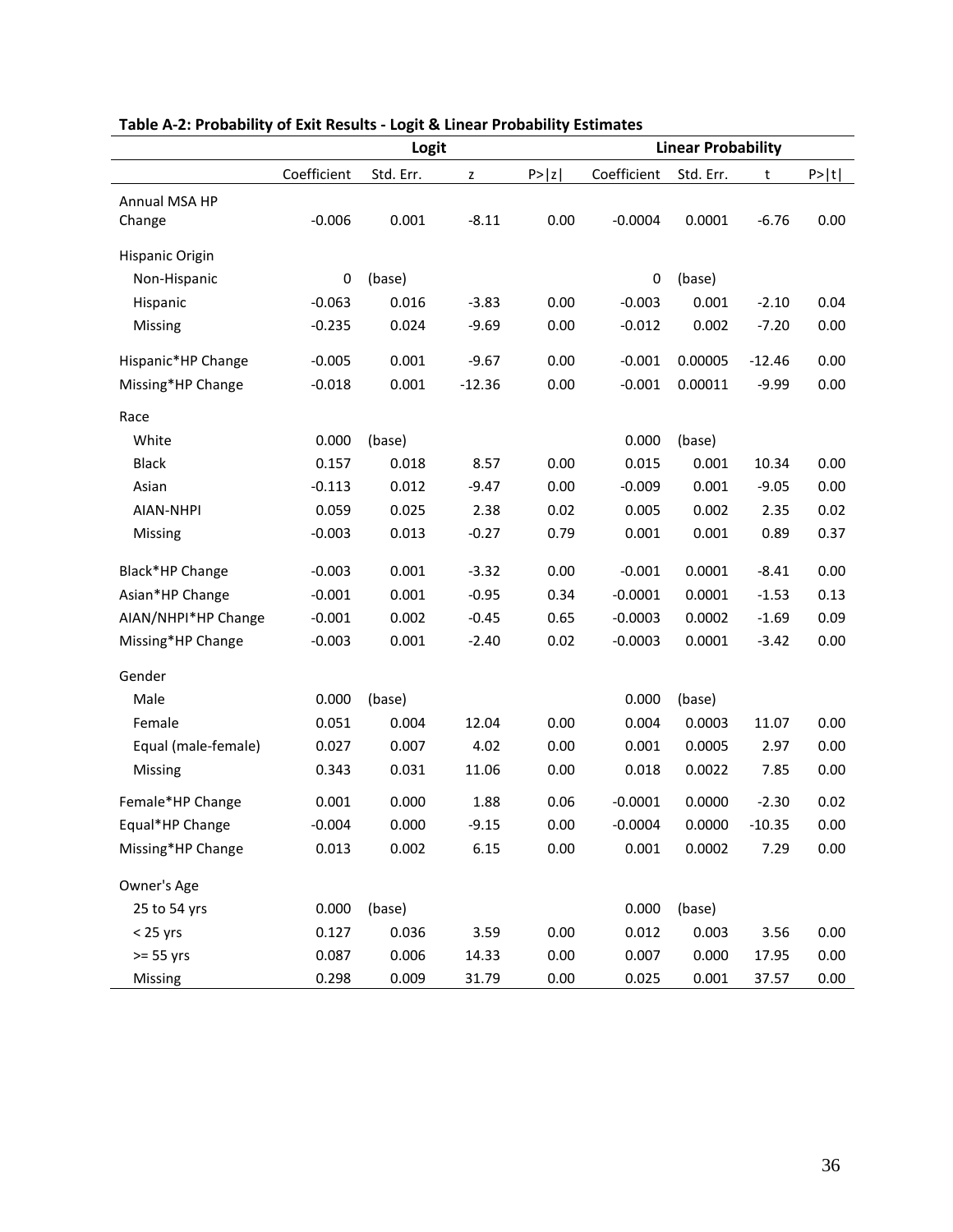|                                        | Logit       |           |          |        | <b>Linear Probability</b> |           |           |        |
|----------------------------------------|-------------|-----------|----------|--------|---------------------------|-----------|-----------|--------|
|                                        |             |           |          |        |                           |           |           |        |
|                                        | Coefficient | Std. Err. | Z        | P >  z | Coefficient               | Std. Err. | t         | P >  t |
|                                        |             |           |          |        |                           |           |           |        |
| <b>Owner's Education</b>               |             |           |          |        |                           |           |           |        |
| <b>BA or BS</b>                        | 0.000       | (base)    |          |        | 0.000                     | (base)    |           |        |
| Some High School<br><b>High School</b> | 0.244       | 0.013     | 19.12    | 0.00   | 0.016                     | 0.001     | 16.79     | 0.00   |
| Graduate                               | 0.106       | 0.007     | 15.36    | 0.00   | 0.006                     | 0.0005    | 12.52     | 0.00   |
| Some college                           | 0.081       | 0.005     | 15.22    | 0.00   | 0.004                     | 0.0004    | 12.04     | 0.00   |
| Post BA/BS                             | $-0.080$    | 0.007     | $-11.43$ | 0.00   | $-0.004$                  | 0.0004    | $-9.84$   | 0.00   |
| Missing                                | 0.337       | 0.010     | 33.18    | 0.00   | 0.027                     | 0.001     | 31.62     | 0.00   |
| Firm Size (employees)                  |             |           |          |        |                           |           |           |        |
| $0 - 9$                                | 0.000       | (base)    |          |        | 0.000                     | (base)    |           |        |
| 10-49                                  | $-0.772$    | 0.009     | $-83.28$ | 0.00   | $-0.047$                  | 0.0004    | $-108.49$ | 0.00   |
| 50-249                                 | $-0.767$    | 0.015     | $-52.75$ | 0.00   | $-0.047$                  | 0.001     | $-61.12$  | 0.00   |
| $>= 250$                               | $-1.048$    | 0.027     | $-39.38$ | 0.00   | $-0.062$                  | 0.001     | $-52.52$  | 0.00   |
| Firm Age                               |             |           |          |        |                           |           |           |        |
| $>=10$ yrs                             | 0.000       | (base)    |          |        | 0.000                     | (base)    |           |        |
|                                        |             | 0.008     |          | 0.00   |                           | 0.001     |           |        |
| $0-4$ yrs                              | 0.745       |           | 97.54    |        | 0.059                     |           | 77.90     | 0.00   |
| $5-9$ yrs                              | 0.362       | 0.005     | 67.76    | 0.00   | 0.025                     | 0.0004    | 60.82     | 0.00   |
| Multi-owner Firm                       | $-0.125$    | 0.005     | $-25.41$ | 0.00   | $-0.008$                  | 0.0003    | $-26.03$  | 0.00   |
|                                        |             |           |          |        |                           |           |           |        |
| Multi-unit Firm                        | 0.458       | 0.013     | 35.53    | 0.00   | 0.026                     | 0.001     | 39.48     | 0.00   |
| <b>Unemployment Rate</b>               |             |           |          |        |                           |           |           |        |
| Change (cnty level)                    | $-0.026$    | 0.008     | $-3.43$  | 0.00   | $-0.002$                  | 0.001     | $-2.71$   | 0.01   |
| N                                      | 7,119,270   |           |          |        | 7,119,270                 |           |           |        |
| Pseudo Rsq/Adj Rsq                     | 0.0555      |           |          |        | 0.03080                   |           |           |        |

#### **Table A-2 (cont'd): Probability of Exit Results - Logit & Linear Probability Estimates**

Sources: 2002 & 2007 SBO and LBD.

 Notes: Estimation includes controls for industry, year, state and state-year interactions. Estimates on the AIAN/NHPI race category are not reliable due to small cell size.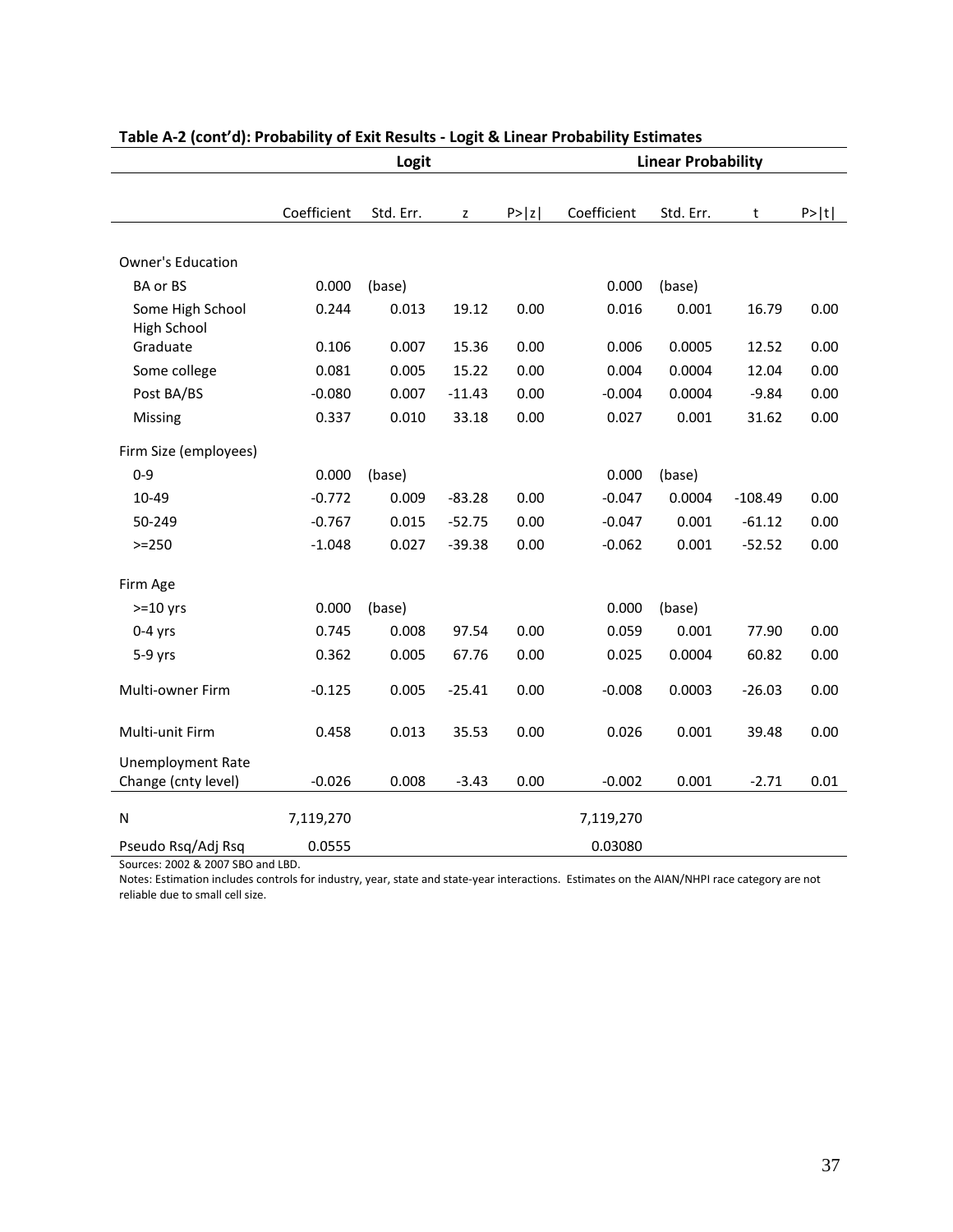| Dependent variable       | Mean Employment Growth |           |          | Mean Exit Rate |             |           |          |        |
|--------------------------|------------------------|-----------|----------|----------------|-------------|-----------|----------|--------|
|                          | Coefficient            | Std. Err. | t        | P >  t         | Coefficient | Std. Err. | t        | P >  t |
| Annual MSA HP Chng       | 0.002                  | 0.0003    | 6.05     | 0.000          | $-0.0004$   | 0.0001    | $-6.01$  | 0.000  |
| Cells                    |                        |           |          |                |             |           |          |        |
| Wh, Non Hisp, Mal        | (base)                 |           |          |                |             |           |          |        |
| Wh, Non Hisp, Equ        | 0.004                  | 0.001     | 2.69     | 0.008          | 0.004       | 0.000     | 8.52     | 0.000  |
| Wh, Non Hisp, Fem        | $-0.005$               | 0.001     | $-4.41$  | 0.000          | 0.008       | 0.000     | 17.12    | 0.000  |
| Wh, Hisp, Mal            | 0.017                  | 0.004     | 4.66     | 0.000          | 0.013       | 0.001     | 8.95     | 0.000  |
| Wh, Hisp, Equ            | 0.043                  | 0.007     | 6.52     | 0.000          | 0.008       | 0.002     | 3.25     | 0.002  |
| Wh, Hisp, Fem            | 0.022                  | 0.005     | 4.08     | 0.000          | 0.016       | 0.002     | 7.27     | 0.000  |
| As, NonHisp, Mal         | 0.033                  | 0.003     | 11.62    | 0.000          | 0.005       | 0.001     | 3.31     | 0.001  |
| As, NonHisp, Equ         | 0.052                  | 0.004     | 13.68    | 0.000          | $-0.003$    | 0.002     | $-1.97$  | 0.051  |
| As, NonHisp, Fem         | 0.042                  | 0.004     | 10.59    | 0.000          | 0.010       | 0.002     | 6.42     | 0.000  |
| As, Hisp, Mal            | 0.019                  | 0.019     | 0.98     | 0.331          | 0.013       | 0.005     | 2.64     | 0.010  |
| As, Hisp, Equ            | $-0.270$               | 0.007     | $-36.94$ | 0.000          | 0.135       | 0.001     | 114.65   | 0.000  |
| As, Hisp, Fem            | 0.019                  | 0.016     | 1.23     | 0.222          | 0.020       | 0.004     | 4.88     | 0.000  |
| Bl, NonHisp, Mal         | $-0.014$               | 0.004     | $-3.87$  | 0.000          | 0.029       | 0.001     | 21.61    | 0.000  |
| Bl, NonHisp, Equ         | 0.014                  | 0.008     | 1.73     | 0.086          | 0.024       | 0.005     | 4.91     | 0.000  |
| Bl, NonHisp, Fem         | 0.001                  | 0.007     | 0.15     | 0.880          | 0.034       | 0.002     | 13.77    | 0.000  |
| Bl, Hisp, Mal            | 0.069                  | 0.007     | 10.19    | 0.000          | 0.009       | 0.003     | 3.13     | 0.002  |
| Bl, Hisp, Equ            | 0.081                  | 0.006     | 12.96    | 0.000          | $-0.011$    | 0.003     | $-3.5$   | 0.001  |
| Bl, Hisp, Fem            | 0.059                  | 0.013     | 4.55     | 0.000          | 0.030       | 0.012     | 2.42     | 0.017  |
| Cell* Annual MSA HP Chng |                        |           |          |                |             |           |          |        |
| Wh, Non Hisp, Equ        | 0.001                  | 0.000     | 8.76     | 0.000          | 0.000       | 0.000     | $-9.02$  | 0.000  |
| Wh, Non Hisp, Fem        | 0.000                  | 0.000     | 0.74     | 0.464          | 0.000       | 0.000     | $-0.62$  | 0.536  |
| Wh, Hisp, Mal            | 0.003                  | 0.000     | 10.46    | 0.000          | $-0.001$    | 0.000     | $-9.07$  | 0.000  |
| Wh, Hisp, Equ            | 0.004                  | 0.000     | 11.36    | 0.000          | $-0.001$    | 0.000     | $-8.17$  | 0.000  |
| Wh, Hisp, Fem            | 0.003                  | 0.000     | 6.6      | 0.000          | $-0.001$    | 0.000     | $-4.54$  | 0.000  |
| As, NonHisp, Mal         | 0.001                  | 0.000     | 4.17     | 0.000          | 0.000       | 0.000     | $-1.98$  | 0.050  |
| As, NonHisp, Equ         | 0.002                  | 0.000     | 5.7      | 0.000          | 0.000       | 0.000     | $-3.45$  | 0.001  |
| As, NonHisp, Fem         | 0.002                  | 0.000     | 5.44     | 0.000          | 0.000       | 0.000     | $-3.31$  | 0.001  |
| As, Hisp, Mal            | 0.005                  | 0.001     | 7.31     | 0.000          | $-0.001$    | 0.000     | $-3.64$  | 0.000  |
| As, Hisp, Fem            | $-0.001$               | 0.001     | $-1.25$  | 0.214          | $-0.001$    | 0.000     | $-7.49$  | 0.000  |
| Bl, NonHisp, Mal         | 0.002                  | 0.000     | 8.42     | 0.000          | $-0.001$    | 0.000     | $-4.7$   | 0.000  |
| Bl, NonHisp, Equ         | 0.004                  | 0.001     | 6.02     | 0.000          | $-0.001$    | 0.000     | $-3.28$  | 0.001  |
| Bl, NonHisp, Fem         | 0.003                  | 0.000     | 9.64     | 0.000          | 0.000       | 0.000     | $-2.71$  | 0.008  |
| Bl, Hisp, Mal            | 0.006                  | 0.003     | 1.83     | 0.070          | $-0.001$    | 0.000     | $-3.41$  | 0.001  |
| Bl, Hisp, Equ            | 0.015                  | 0.000     | 56.8     | 0.000          | $-0.003$    | 0.000     | $-44.26$ | 0.000  |
| Bl, Hisp, Fem            | 0.007                  | 0.003     | 1.92     | 0.057          | $-0.002$    | 0.001     | $-2.94$  | 0.004  |

# **Table A-3: Cell-based Employment Growth and Exit Rates Regression Results**

Sources: 2002 & 2007 SBO and LBD.